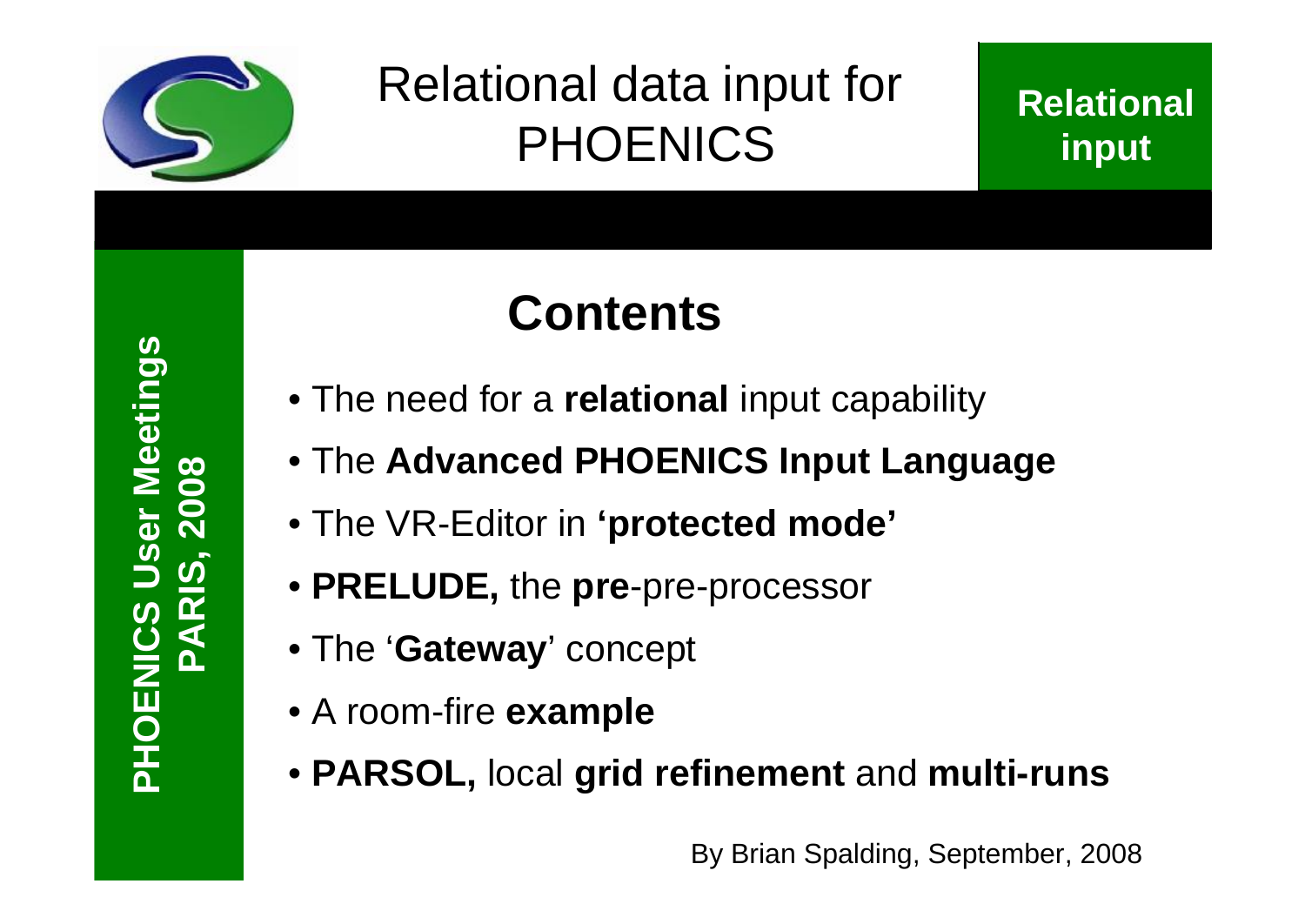

# Relational data input to PHOENICS

# **Please note**

This presentation has been prepared for persons who are already familiar with **PHOENICS**, and especially for users of its version for heating, ventilating, air-conditioning and fire simulation, **FLAIR**.

Persons more familiar with **other CFD codes** might care to ask themselves: *'Does my code have relational data-input capabilities? If so, how do they compare with those of PHOENICS? But, if not, why not?'*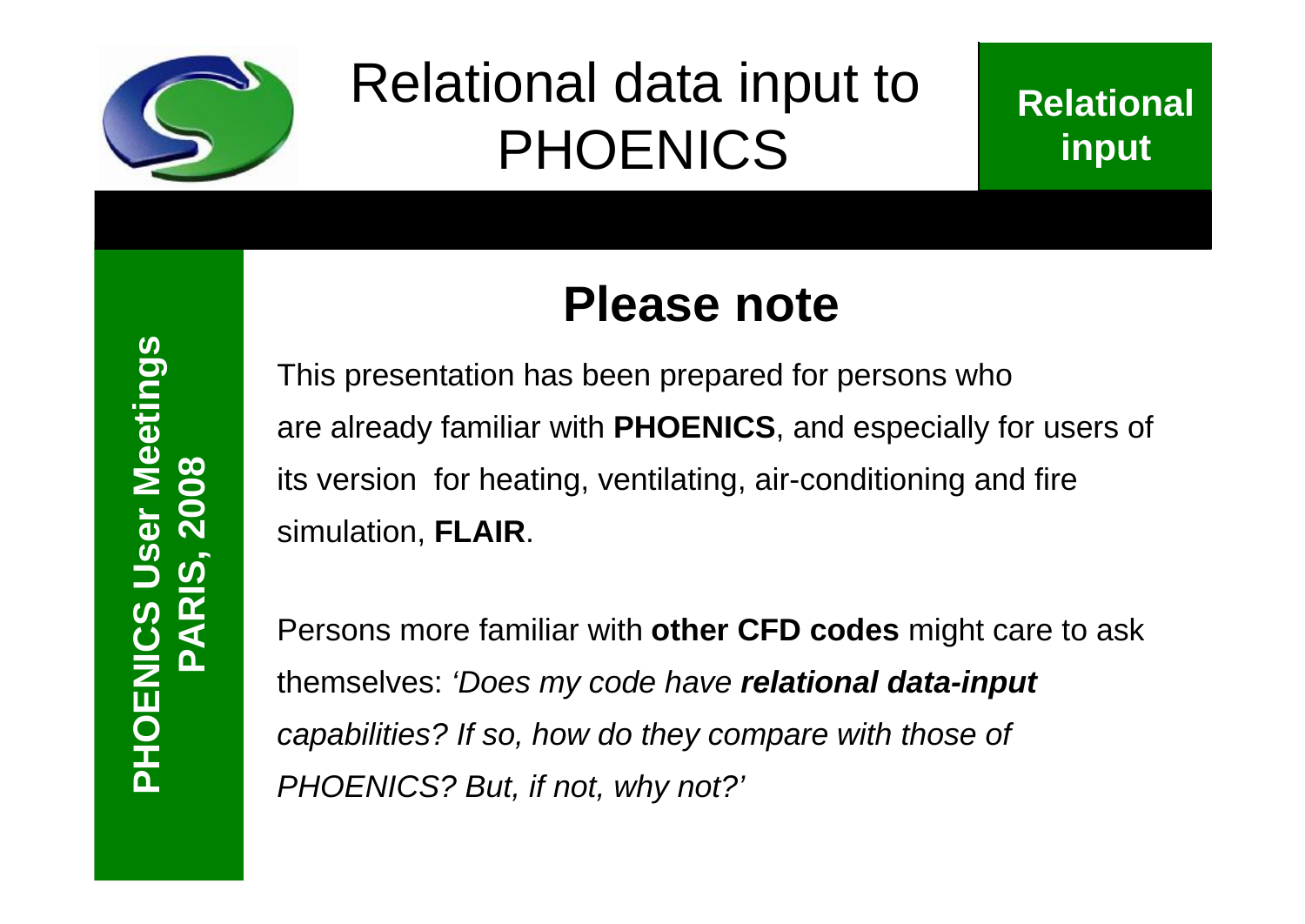

# The need for a relational input capability

### **Relational input**

It is often required to ensure that the positions and sizes of objects conform to some **rules.** For example, doors must be of the right size **to fit** apertures in walls.

Similarly chairs must have their legs **in contact** with the floor; and sitting persons must be **in touch** with their seats.

Then if one **moves** the aperture or the chair, one needs the door and the person to **move with them**.



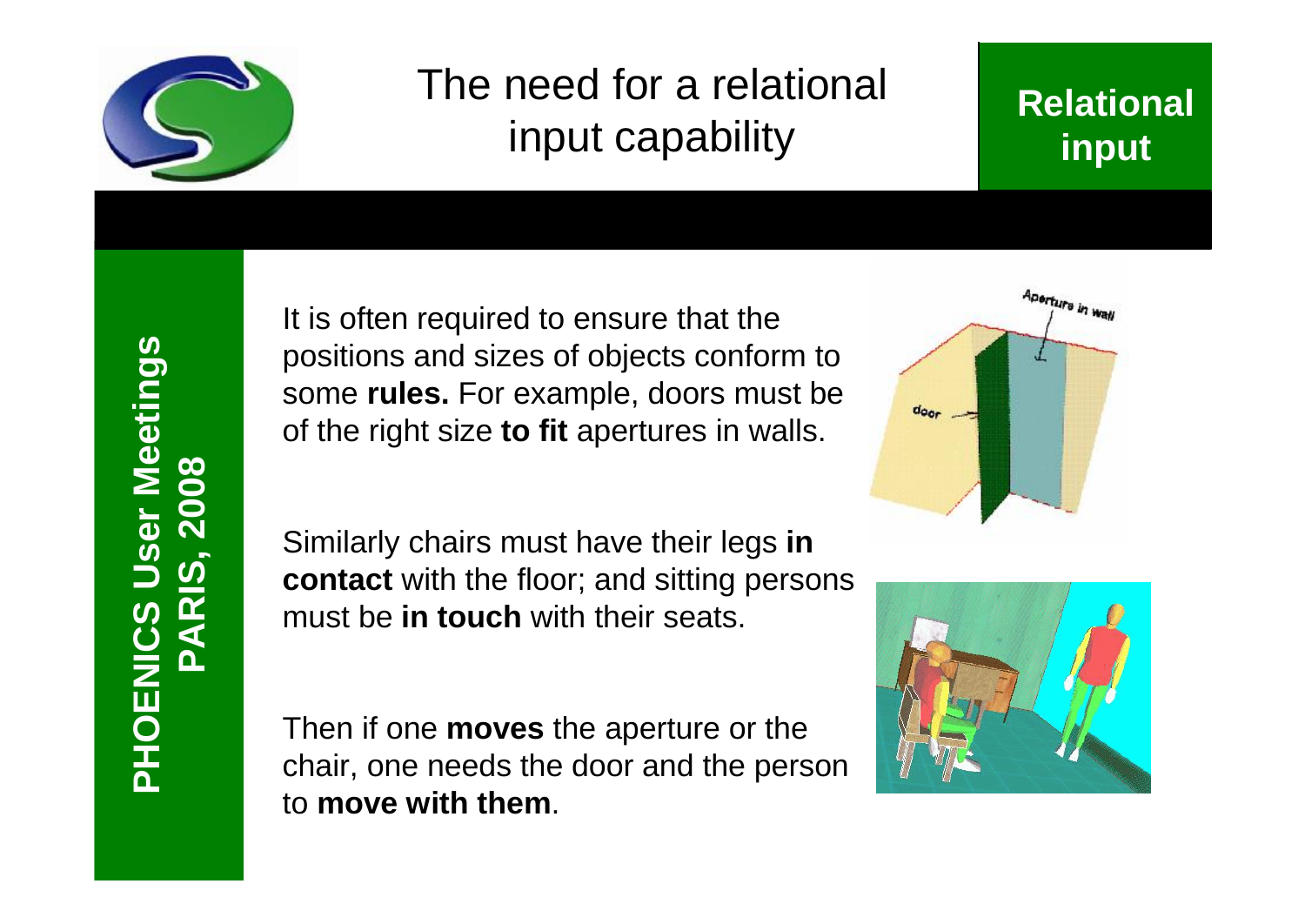

## The need for a relational data-input capability



The PHOENICS Virtual-Reality Editor does have a '**grouping**' feature which enables **relative-position** connections to be expressed and recorded in the Q1 file; but it does **not allow** members of the group to **change relative size or position**.

Therefore, if the Q1 is to be used again with even slightly modified geometry, the user has to re-define the lost relationships **all over again**.

This deficiency has now been remedied, in two different ways: by

- 1. use of the VR-Editor in **'protected mode'**, and more fully
- 2. use of the new Graphical User Interface: **PRELUDE**.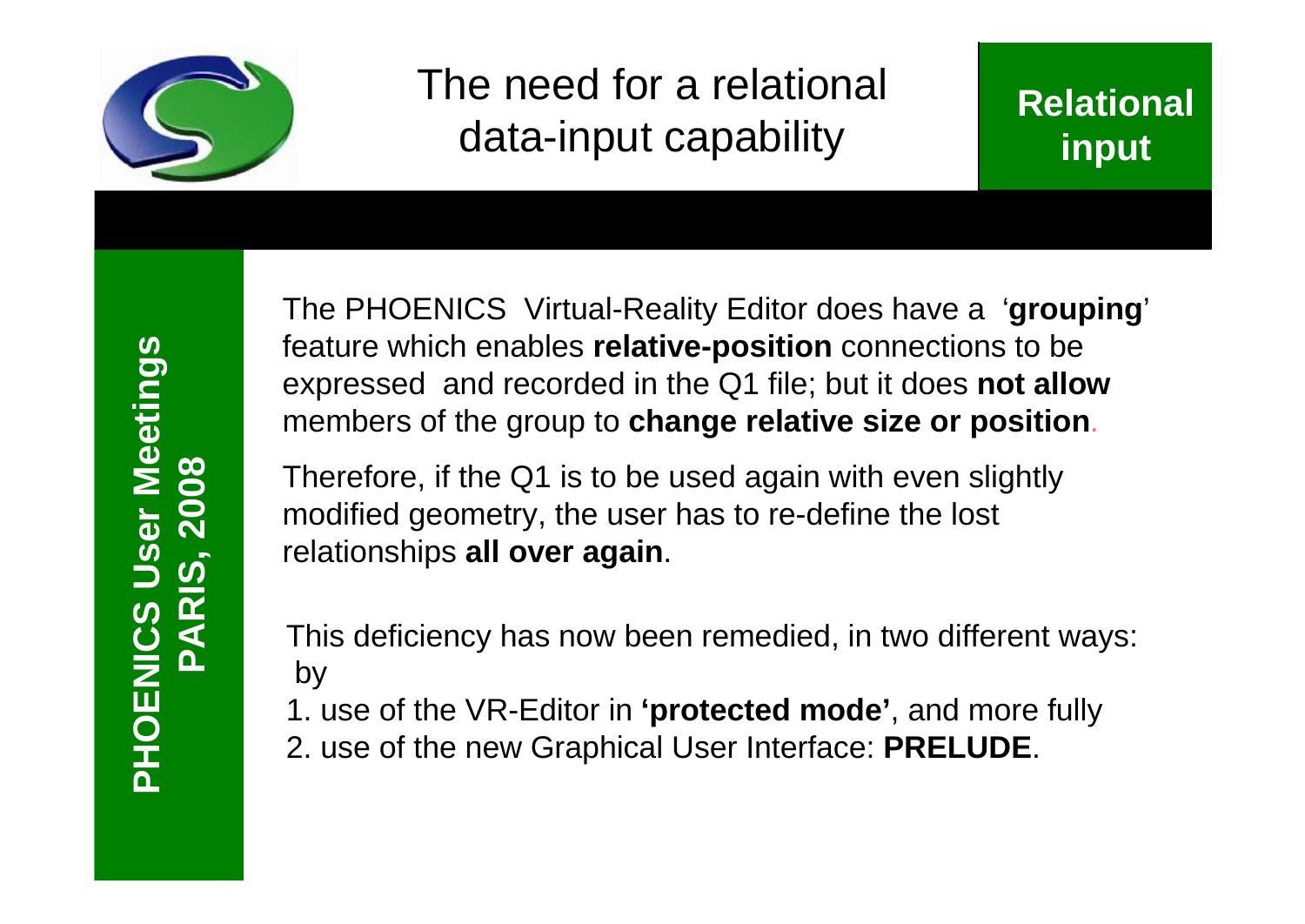

The historical background: the rise and **temporary** eclipse of the PHOENICS Input Language

### **Relational input**

• In the early days of PHOENICS, data-input was effected by way of **assignment statements**, edited into files (Q1s). The statements were expressed in terms of the first **PHOENICS Input Language**, known as **PIL**.

• During the following years, PIL acquired many **new capabilities**: **Logic**al structures, **DO**-loops, capabilities in respect of **graphics**, **filehandling,** *etc*. This **'advanced PIL'** still flourishes; and it is used with much success by experts.

• Advanced PIL is **well able to express** the required **relationships** between the sizes and positions of different objects in a scenario.

• As the number of **new users** of PHOENICS increased, many of whom were **reluctant to learn** PIL, **menu-based** input procedures were provided: users **clicked buttons** or typed characters into boxes; then the PHOENICS Satellite **wrote the Q1 file for them**. Most users nowadays use these menus exclusively.

• **However,** although many advanced-PIL features are **exploited** by the menu system, they **do not appear in the Q1s** which the Satellite writes.

• Therefore, even if expert users hand-edited relationships into a Q1 file, once the VR-Editor had read them, it **recorded only their numerical implications**.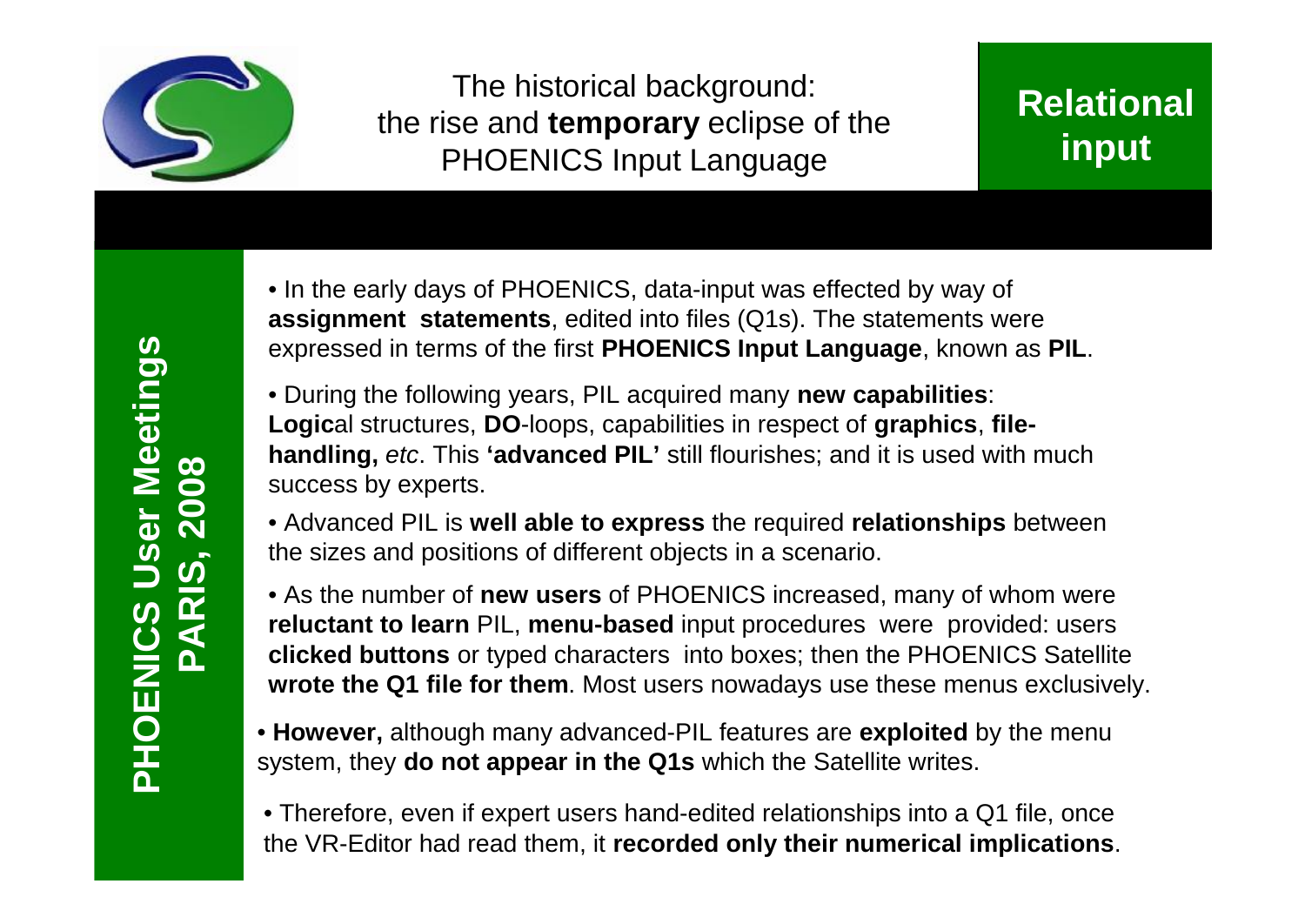

# Examples of the obliterating tendency of the VR-Editor

### **Relational input**

**PHOENIC** <u>(၇</u> **US erMeetin gsPARIS, 2 008**

**Example 1.** An advanced-PIL expert might write: **REAL(width, height)** ! **declarations** width=0.85; height=1.80 ! **settings** > OBJ, NAME, DOOR > OBJ, SIZE, width, 0.0, height ! **uses**

> OBJ, NAME, APERTURE > OBJ, SIZE, 0.0, width, height ! **uses**

Having **read** the above, the VR-Editor would **write** simply:

| <b>DOOR</b>                                |
|--------------------------------------------|
| $0.850000E+00, 0.000000E+00, 1.800000E+00$ |
| <b>APERTURE</b>                            |
| $0.000000E+00, 0.850000E+00, 1.800000E+00$ |
|                                            |

The Editor retains only the single-instance significance; but it **obliterates the declarations**.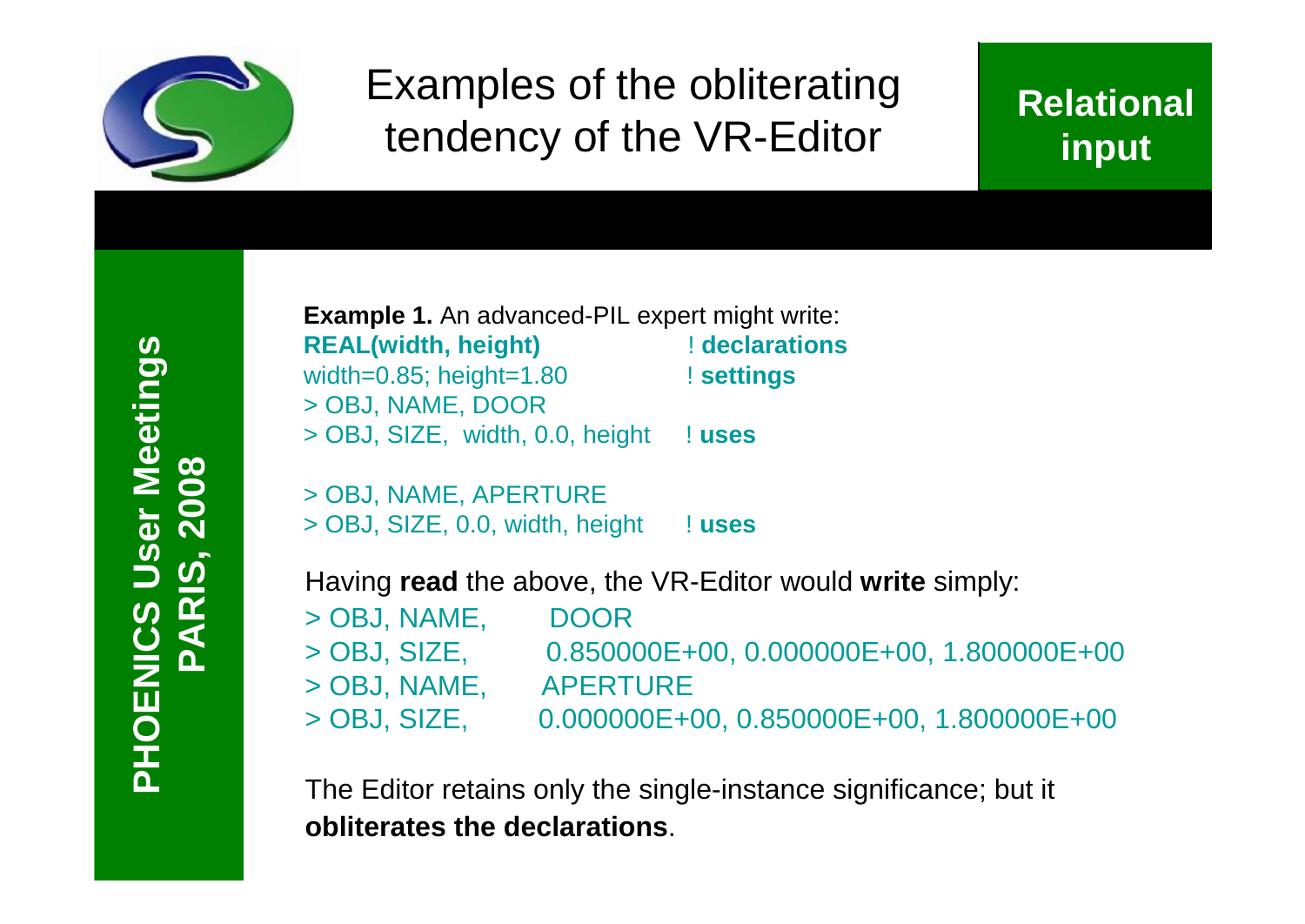

## Examples of the obliterating tendency of the VR-Editor

### **Relational input**

**PHOENIC** <u>(၇</u> **US erMeetin gsPARIS, 2 008**

**Example 2.** An advanced-PIL expert might write:

**REAL(size1, size2) ! declarations** size1=1.0; size2=2.0 <br> ! settings

**if (size1.gt.size2) then ! condition** > OBJ, POSITION, 0., 0., Size1 ! **Make z-position of object** else **else else else else else else else else else else else else else else else else else else else else else else else else else else else else else else else** > OBJ, POSITION, 0., 0., Size2 ! **and size2** endif

Having **read and understood** this, the VR-Editor would **write** simply: > OBJ, POSITION, 0.000000E+00, 0.000000E+00, 2.000000E+00

Once more, the Editor retains only the single-instance values; but it **obliterates the declarations and condition** which led to them.

This can **very irritating!**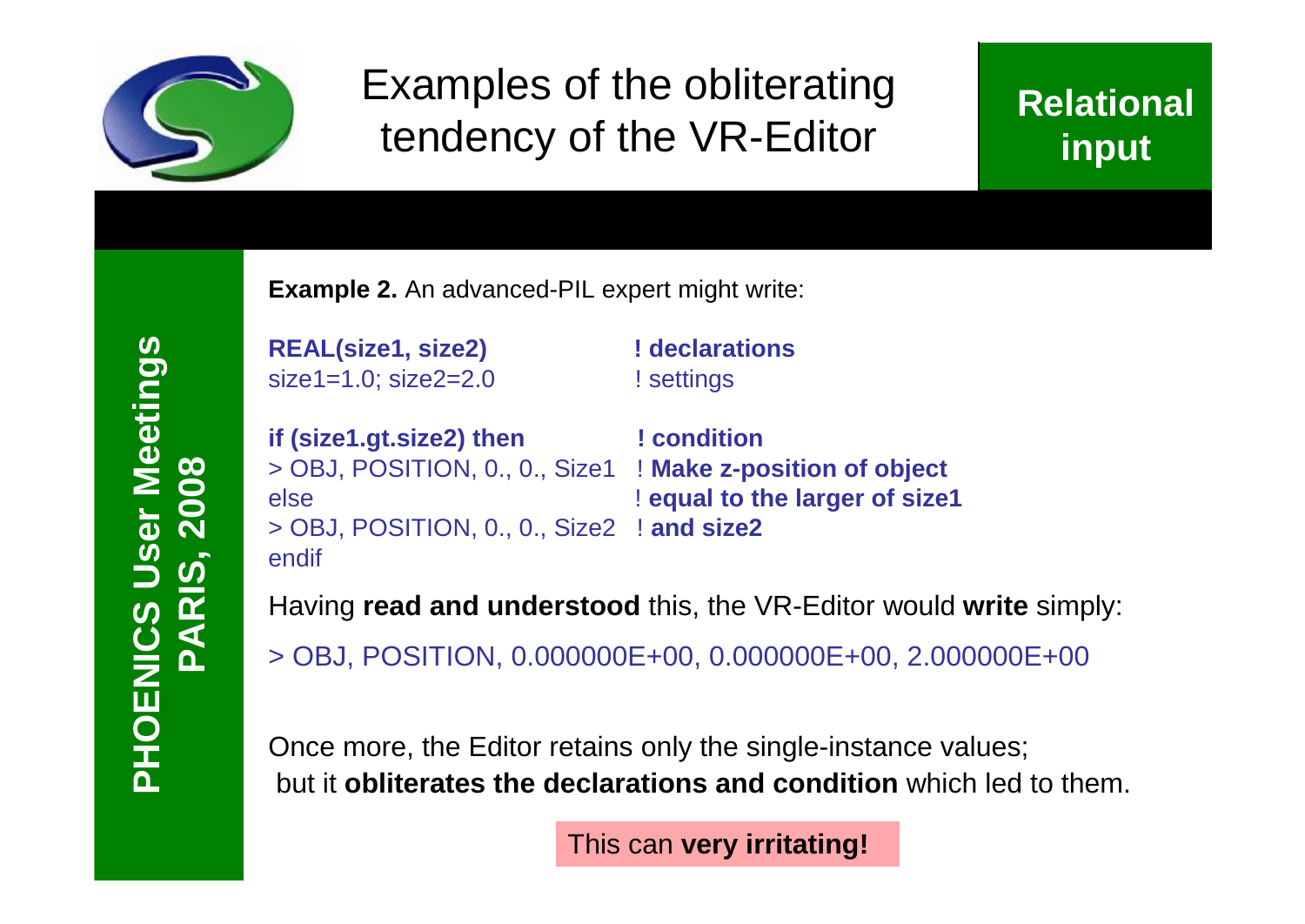

# Some more history; three features needing protection

### **Relational input**

**1.** In 1998 the **PLANT** feature was introduced into PHOENICS. This allowed **formulae** to be placed in the Q1 file, which after interpretation by the satellite, caused corresponding **Fortran coding** to be **created**, **compiled** and **linked** to the solver module.

**2.** Then in 2001 the **In-Form** feature was introduced. Its purpose and effect were the same, namely to allow users to **extend the simulation capabilities** of PHOENICS; but it did so **without requiring Fortran** coding to be created, compiled or linked into a new executable.

Both PLANT and In-Form statements had to be **protected** from the obliterating tendencies of the VR-Editor, by **'SAVE'** markers placed before and after them; these warned the Editor **to save the statements and place them properly** in the Q1 file which it was writing.

**3.** In 2007 it was recognised that a similar device could be used to protect those **advanced-PIL statements** (declarations, IF-statements, relationships, etc) which the Editor should not be allowed to obliterate.

Thus came into existence the **'protected mode'** of satellite operation, the operation of which will now be illustrated.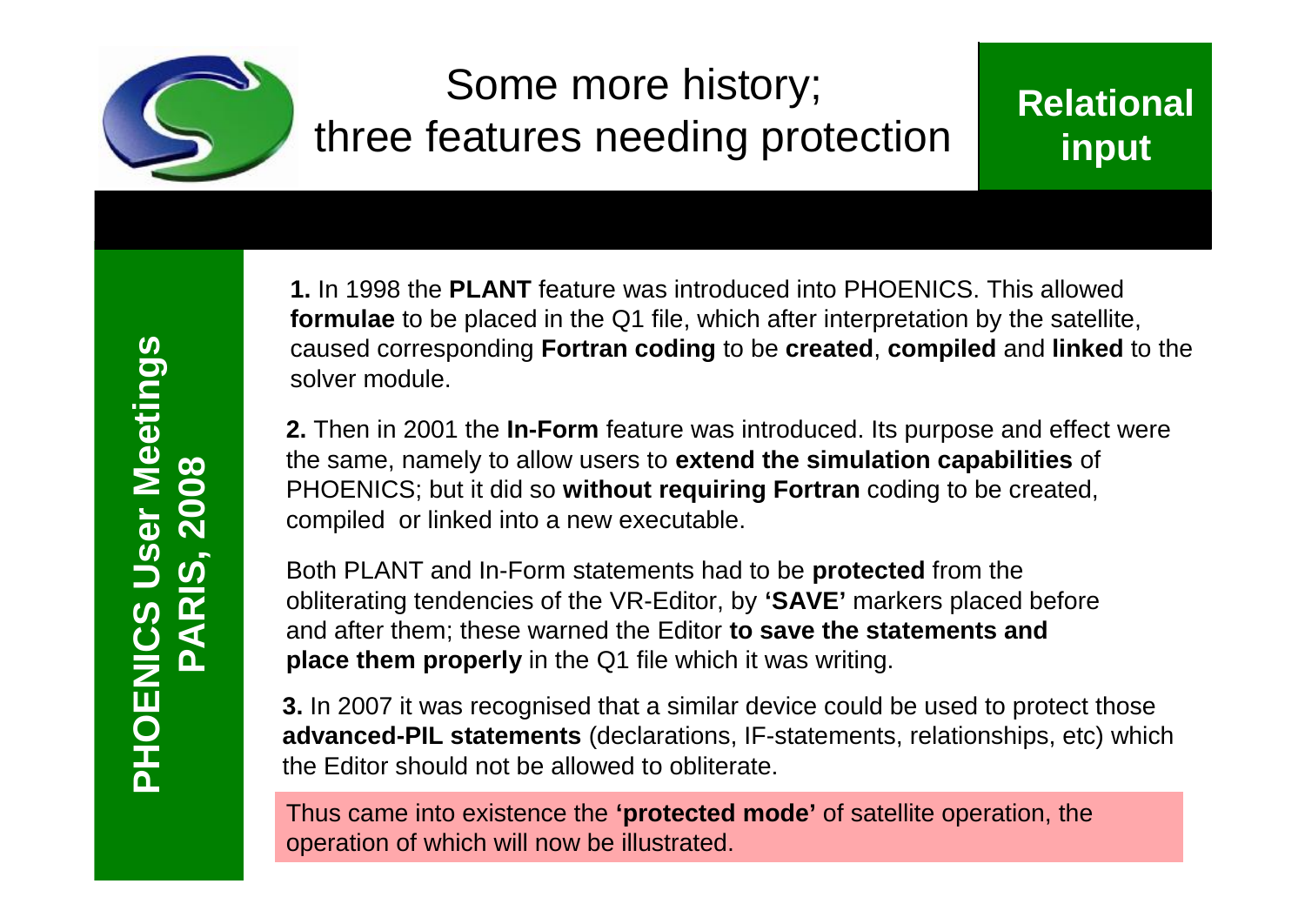

# A protected-mode example FLAIR-library case, I201

### **Relational input**

**PHOENIC** <u>(၇</u> **US erMeetin gsPARIS, 2 008**

The image on the right shows instantaneous **temperature distributions** calculated on the assumption that a fire is burning on the floor of a partitioned room.

The q1 file has been in the PHOENICS/FLAIR input-file library for many years as i201.



The 2008 version of this file will be used as an example of how the use of the **protected mode** of Satellite operation enables **relationships** to be expressed and preserved in Q1 files.

In effect, **all the features of advanced PIL** have now become available to those users of the VR-Editor who are willing also to **use its in-built text-editor**.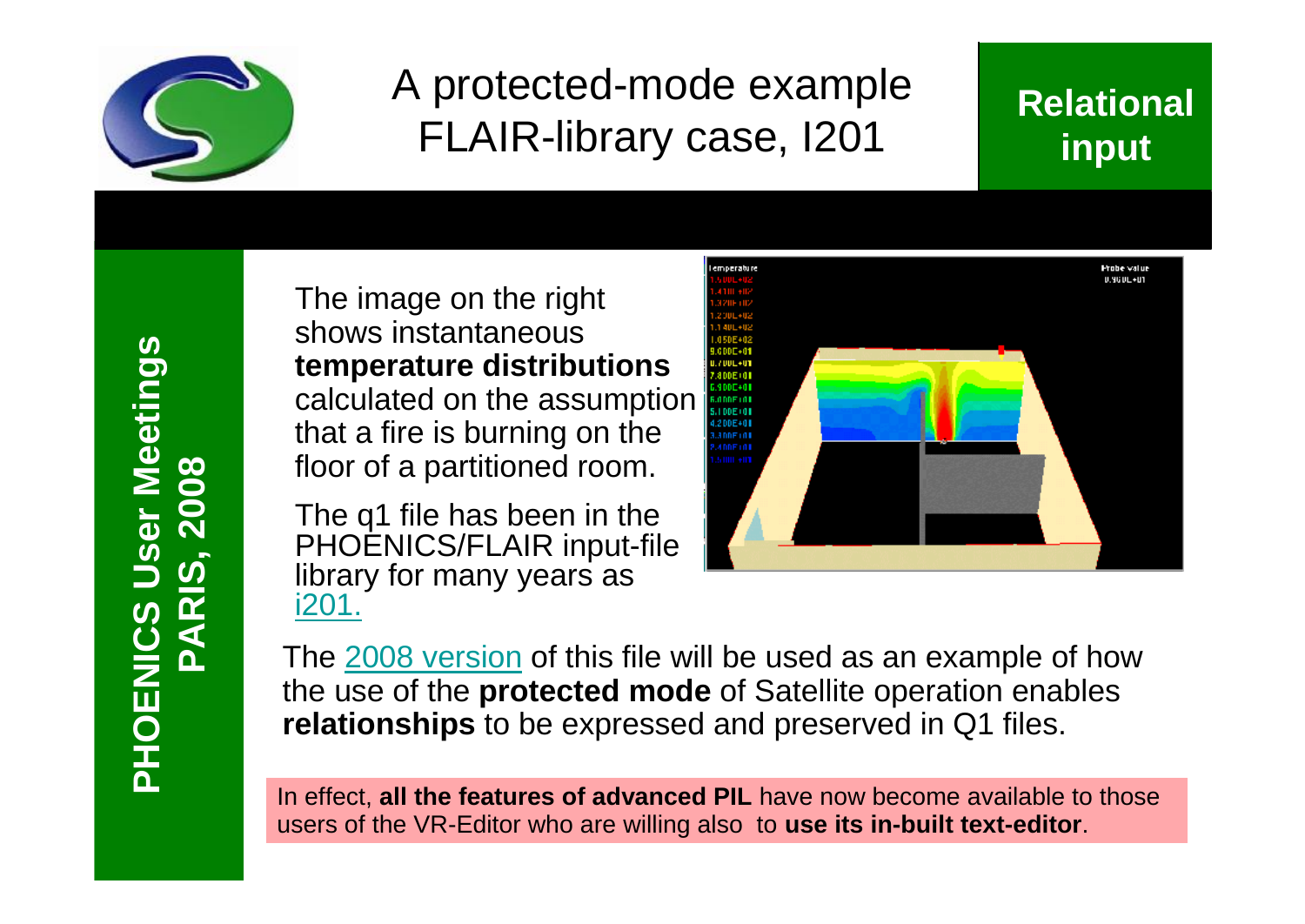

# Differences between old and new i201.htm

**Comparison** of the old and new Q1s reveals that the latter has additional features, of which a few will now be described.

• The **new** file **declares logical variables** 'zup' and 'fourwall' and **sets** them thus between **SAVE1BEGIN** and **SAVE1END markers:**

| SAVE1BEGIN                                                  | ! Marks start of section to be protected |
|-------------------------------------------------------------|------------------------------------------|
| Group 1. Run Title<br>boolean(zup, fourwall) ! declarations |                                          |
| $zup=f$                                                     | ! settings                               |
| fourwall=t                                                  |                                          |
| TEXT(Room air flows; $I201$ ; zup=:zup:                     |                                          |

Echo InForm settings for Group 1 Group 1. Run Title SAVE1END ! Marks end of section to be protected

It suffices to explain only **'zup'** . This stands for **z-direction is 'up'** and has been introduced because the original file, contrary to current convention, used **x** as **'up'**.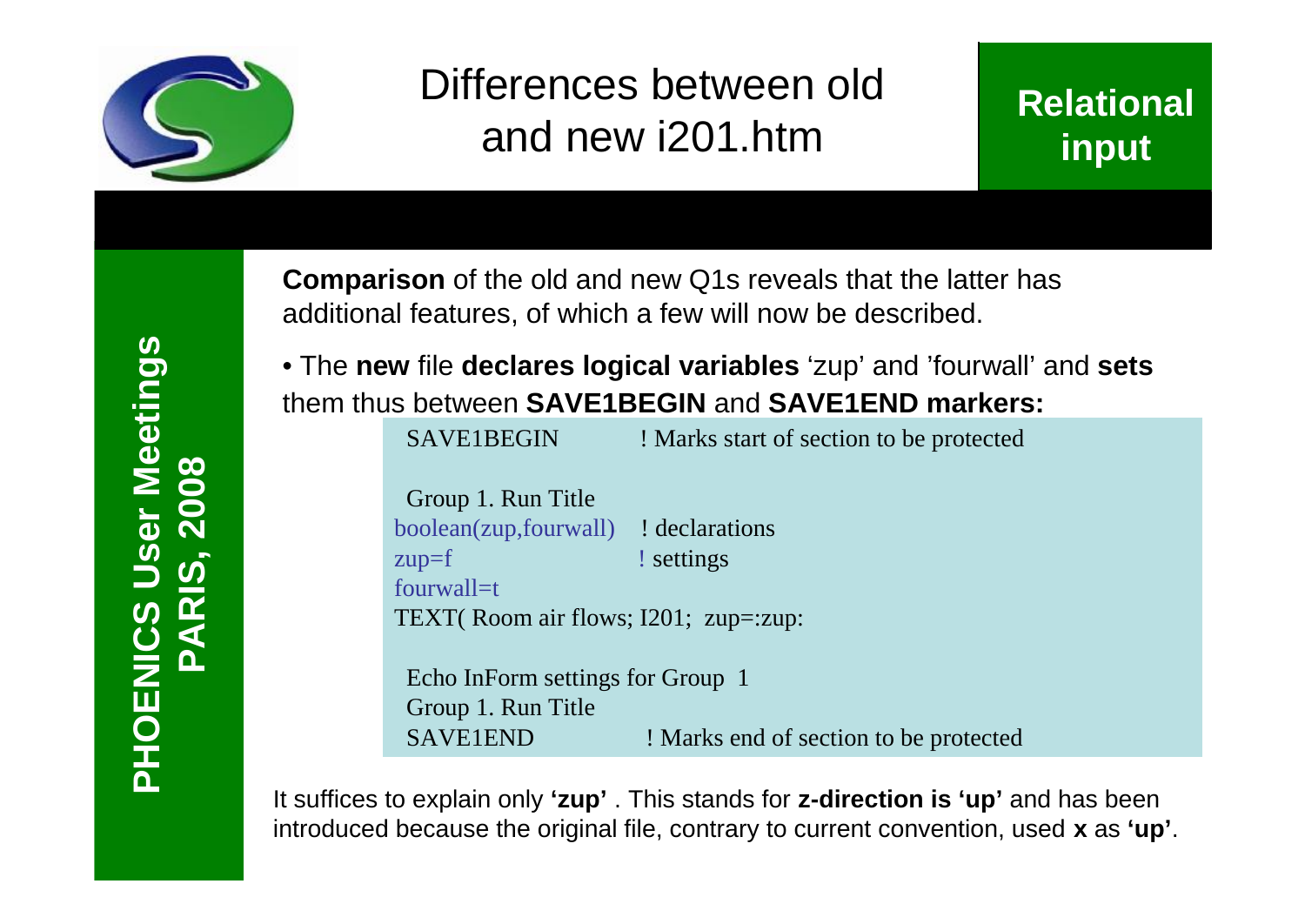

## Use of the logical variable zup to change the 'up' direction

### **Relational input**

**PHOENIC** <u>(၇</u> **US erMeetin gsPARIS, 2 008**

**On the right** is the first VR-Editor view when **zup=f**, its default value. But when, during the VR-Editor session, the Q1 file is hand-edited and **zup=t** is set, saving and loading the working files leads, **below,** to …





what looks like the same picture, but, closely examined, proves to have its **axes differently lettered**.

Advanced-PIL lines in the Q1 have made all the changes in response to the setting of a single variable, zup.

It is much harder to do this interactively!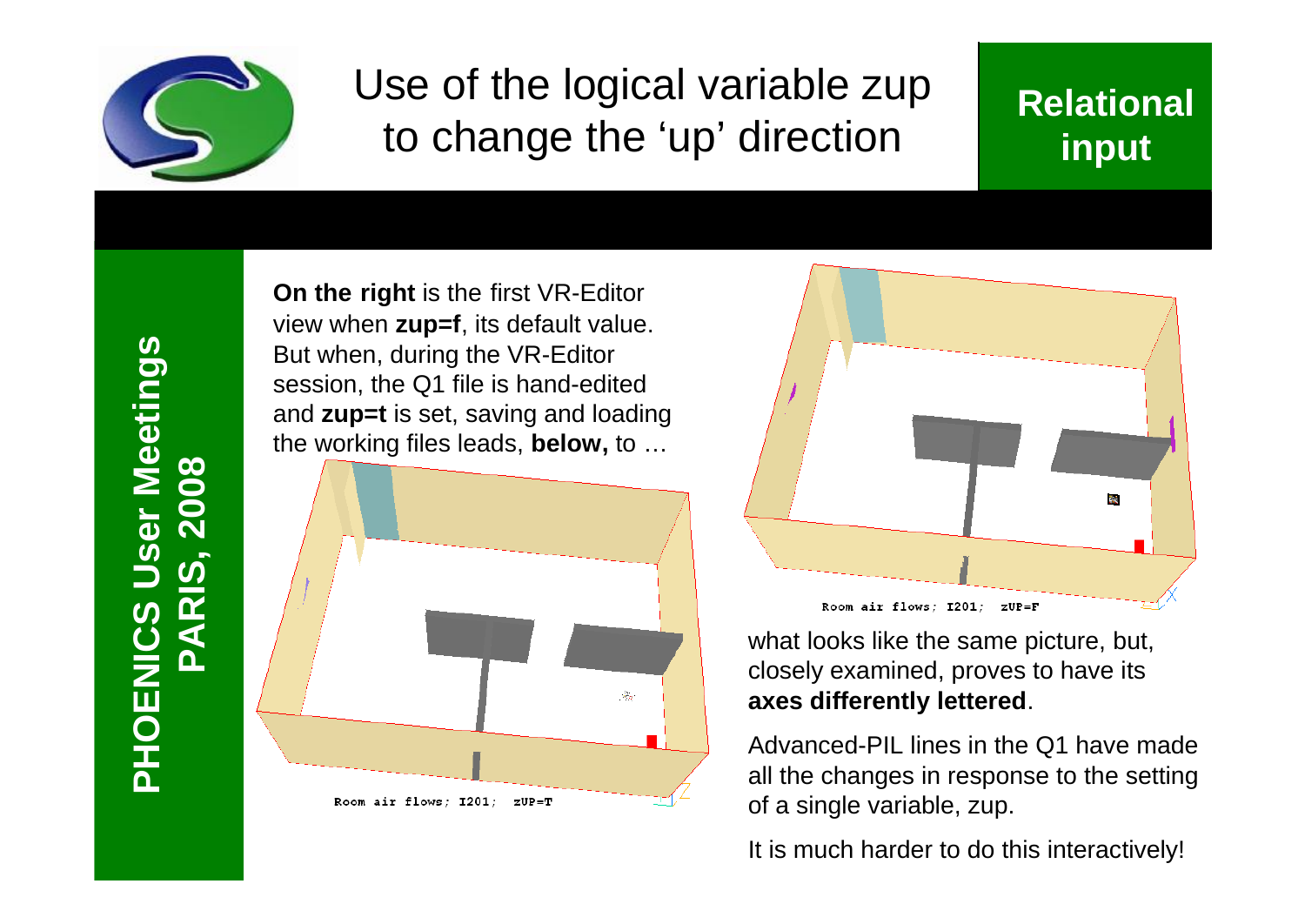

# Changing positions and sizes

### **Relational input**

Here the door and partitions have moved.

This was effected by opening the q1 for editing **while still in VR-Editor mode**, and then finding and **changing three of the variables** which are declared there, namely:

**'doorzpos'**, which governs the position of the door,

**'doorhigh'** which governs its height,

**'prt1wide'** which affects the width of the lowest (on the picture) partition.



Evidently, the wall aperture has **changed its position** and height to accord with the door; and all the partitions have **changed their sizes or positions** in order to preserve the relationships which are implied by the Q1.

Moreover, because they are **protected by 'SAVE'** markers, the relationships cannot be obliterated by the Editor, which dutifully writes precisely what it has read.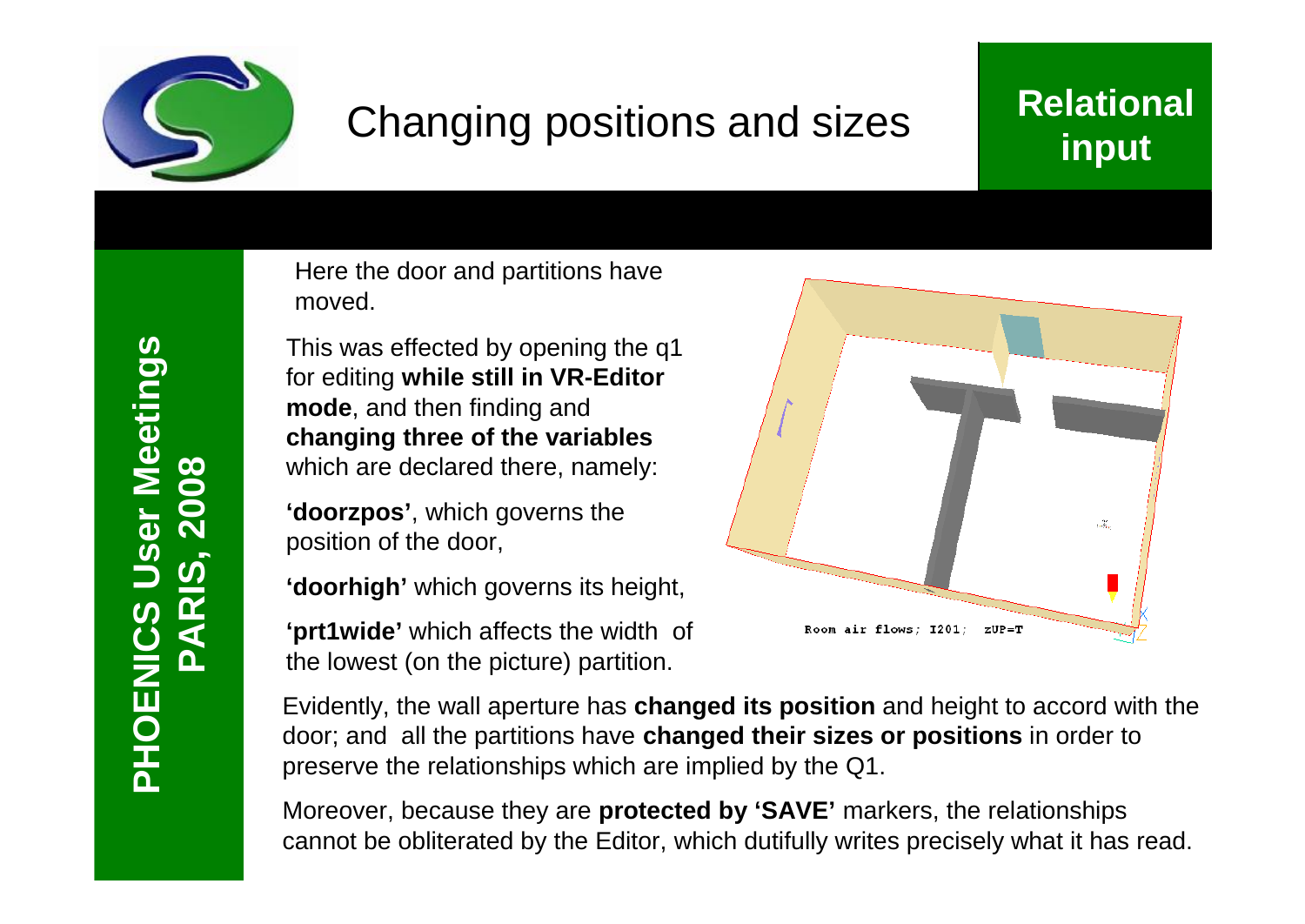

# How the relationships are expressed in the Q1

### **Relational input**

The **relationships** between the sizes and positions are expressed in the Q1 file by the lines printed on the right.

It is easy to understand their meanings, once it is remembered that they were written for the **nonconventional x-is-up z-is-along** co-ordinate system.

 $>$  OBJ, NAME, PART-1 xpos=0.0 ; ypos=0.0; zpos=prt1zpos xsiz=prt1high ; ysiz= prt1wide ; zsiz=prt1thck

 $>$  OBJ, NAME, PART-2 xpos=0.0 ; ypos= prt1wide; zpos=0.0 xsiz=prt1high ; ysiz= prt1thck ; zsiz=prt2wide

> OBJ, NAME, PART-3 xpos=0.0 ; ypos=prt1wide; zpos= prt3zpos xsiz=prt1high ; ysiz=prt1thck ; zsiz=prt2wide

How, it might be asked, was the **switch from the non-conventional system** to the conventional effected? The **following two lines**, appearing **after** the setting and **before** the use of the geometric attributes of **each** object, did all that was necessary:

if(zUP) then

dummy=zpos; zpos=xpos; xpos=ypos; ypos=dummy dummy=zsiz; zsiz=xsiz; xsiz=ysiz; ysiz=dummy endif

Such are the tricks that a little knowledge of advanced PIL allows one to play.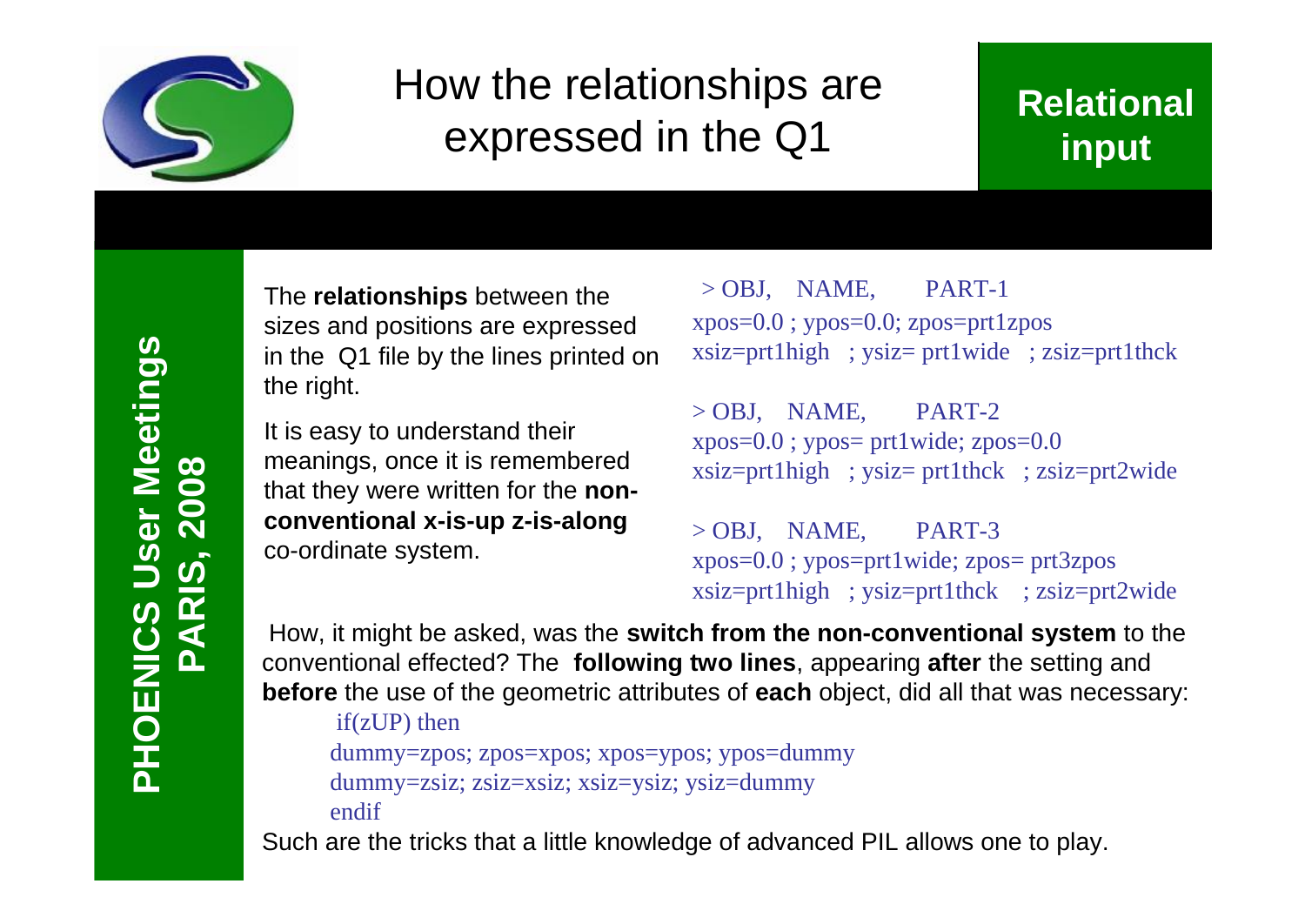

# Introducing new logic

### **Relational input**

Suppose that it is desired, temporarily, to **remove the partitions** and/or the **fire** from the scene. This can be done very simply *via* the built-in editor during a VR-session, as follows, **namely by:**

1. in imitation of what has been done for 'zup' and 'fourwall', **declaring new boolean variables**: 'nopart' and 'nofire';

- 2. setting them  $=$  t or  $=$  f, as desired;
- 3. on the line above those defining partition-object attributes, **inserting** the lines; if(nopart) then goto nopart endif
- 4. on the line below the attribute-defining lines **inserting:** label nopart
- 5. **making** the corresponding **insertions** above and below the fire-object lines.

It will then be found that, **when the Editor is run**, the partitions and the fire are present or absent according to the settings of the respective variables.

This is another example of how the protected mode of operation allows useful variables to be **declared and used**, without, as hitherto, being obliterated.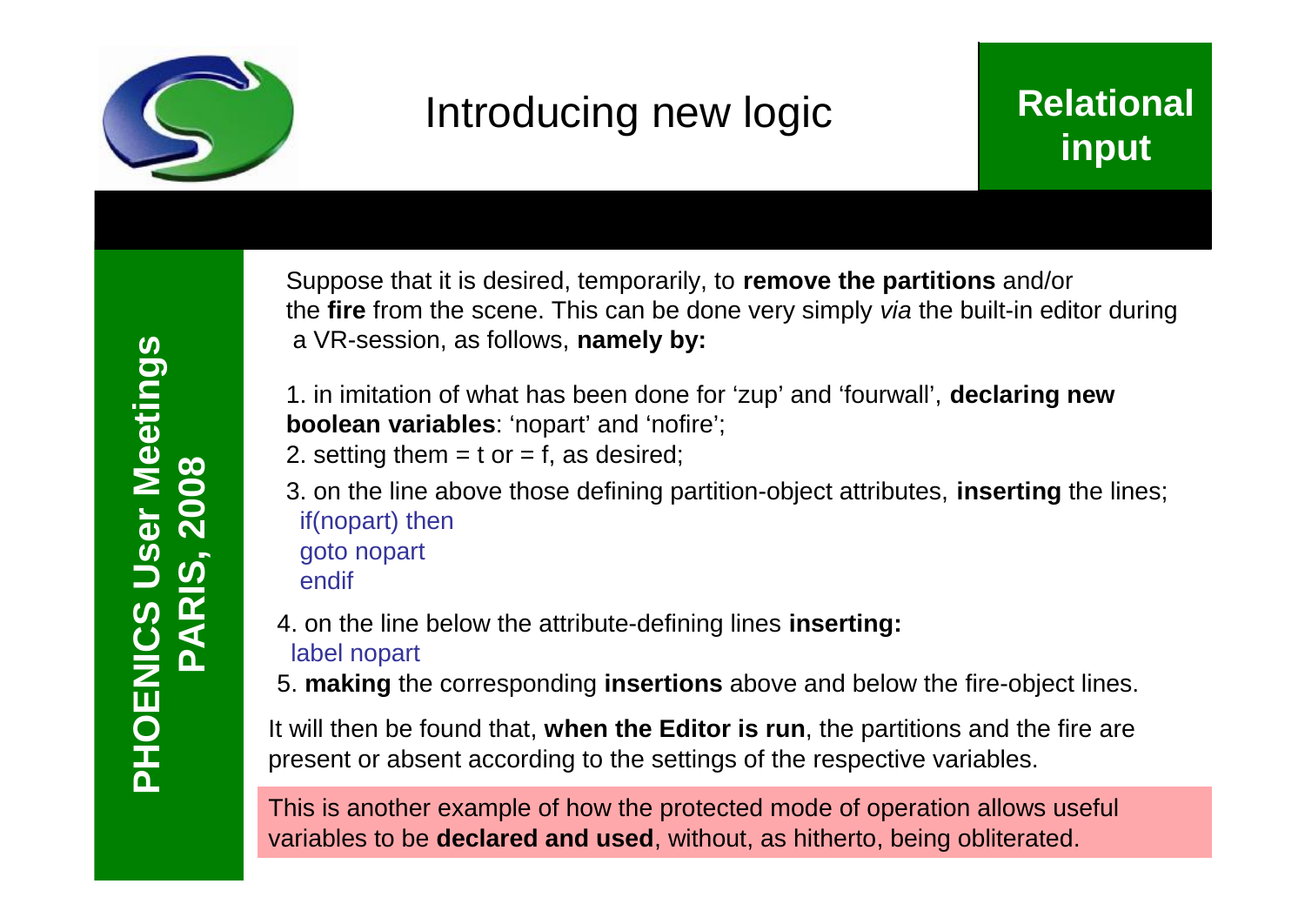

# Introducing interactivity

### **Relational input**

**PHOENIC** <u>(၇</u> **US erMeetin gsPARIS, 2 008**

Advanced PIL allows **interactive modification** of settings. Thus, if the following lines are typed into the Q1:

> **mesg(nopart = :nopart: OK? If not, type N readvdu(ans,char,Y) if(:ans:.eq.N.or.:ans:.eq.n) then nopart=f endif nopart**

the following question will appear on the screen:

```
nopart = T OK? If not, type N
```
Enter your answer here:

Typing N (or n) will then set nopart=F; then no partitions will be present to obstruct the flow in the room.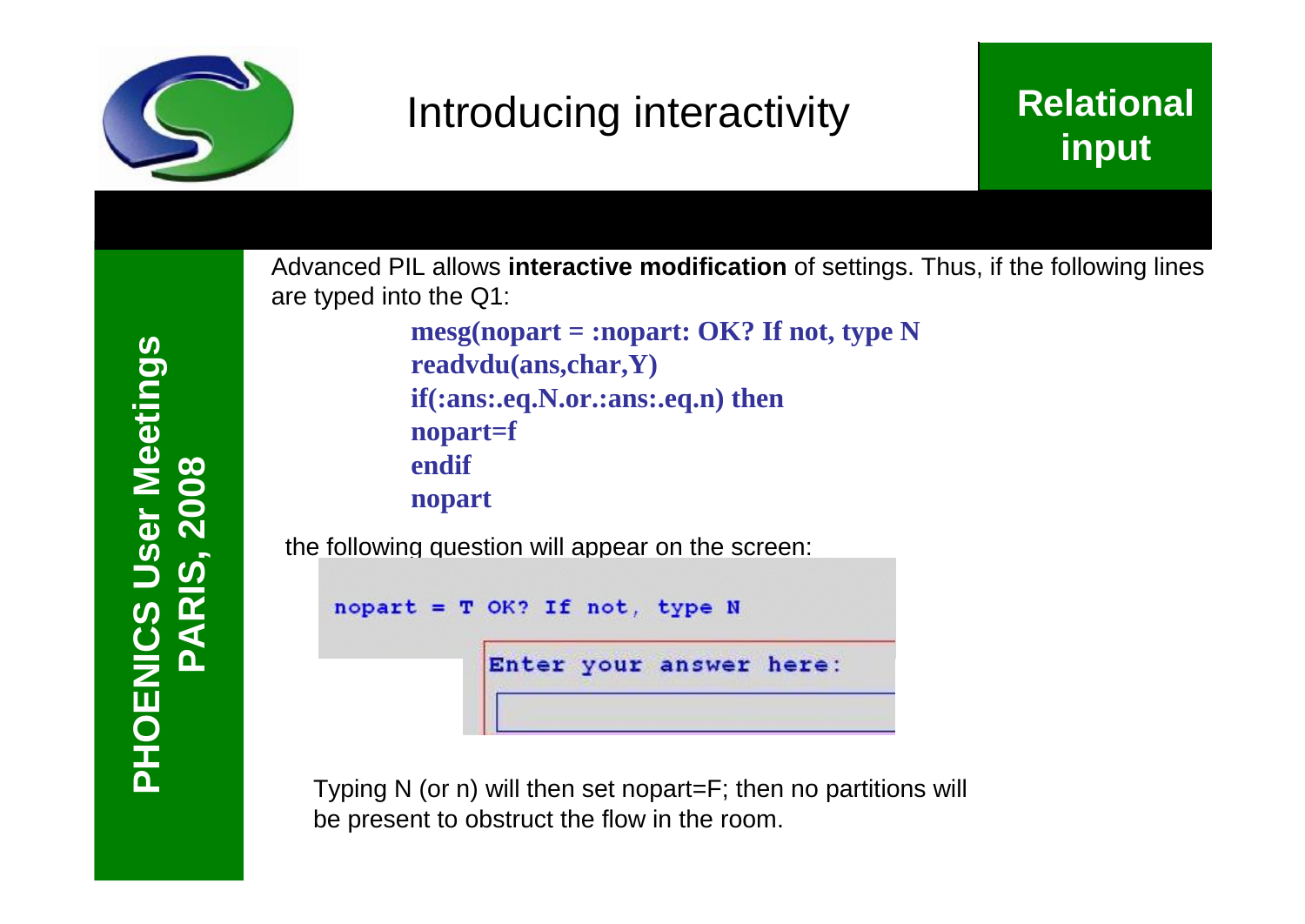

# Introducing interactivity; the satellite as a calculator

Loading core library case 011 into the PHOENICS satellite leads to the following:

### **Relational input**

**PHOENIC** <u>(၇</u> **US erMeetin gsPARIS, 2 008**



Enter your answer here:

Evidently PHOENICS is offering to perform the role of a **calculator**; and it suggests some mathematical operations which its user might like to perform.

**If some other operation is preferred**, the user can **edit the file** 011.htm appropriately, so as to provide the additional formula.

Having typed the reference-number of the formula into the enter-youranswer box, the user is asked to **supply the values** of the constants a, b and c which are of interest.

Thereafter the **required result** appears instantly on the screen.

Advanced PIL is **worth learning!**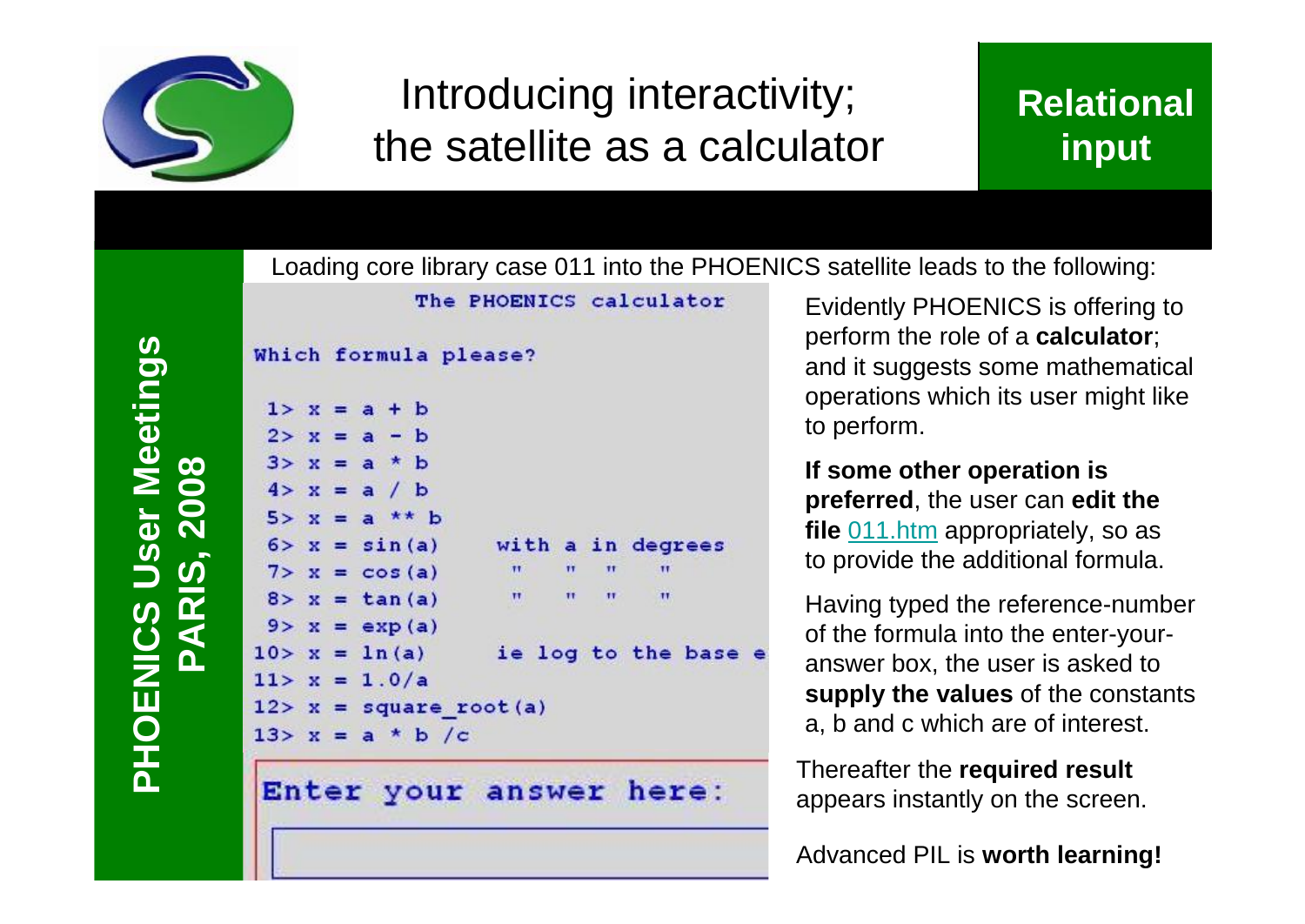

### Introducing a new object

### **Relational input**

**New objects** can be introduced interactively, as is well known. However, they can **also** be **introduced by hand-editing**.

Thus a user might have noticed the library case i200 contains a **standing man**, and wish to have one in i201 also. Then he or she could simply **copy the lines** from the relevant q1, perhaps modifying them slightly by use of xpos, etc.



**xpos=1.500000E+00; ypos=2.000000E+00;zpos= 0.000000E+00 xsiz=3.000000E-01; ysiz=6.000000E-01;zsiz= 1.760000E+00 > OBJ, NAME, MAN > OBJ, POSITION, :xpos:, :ypos: ,:zpos: > OBJ, SIZE, :xsiz:, :ysiz:, :zsiz: > OBJ, GEOMETRY, standing > OBJ, ROTATION24, 5 > OBJ, TYPE, PERSON > OBJ, POSTURE, STANDING > OBJ, FACING, +X > OBJ, WIDTH, :ysiz: > OBJ, DEPTH, :xsiz: > OBJ, HEIGHT, :zsiz: > OBJ, SOURCE-FORM, Total-heat**

**> OBJ, HEAT, 8.000000E+01**

Then, if the partitions and fire have been removed and the solver activated, the picture on the left will appear in the corner of the room.

As the lines above dictate and the picture confirms, **the man is a source of heat**.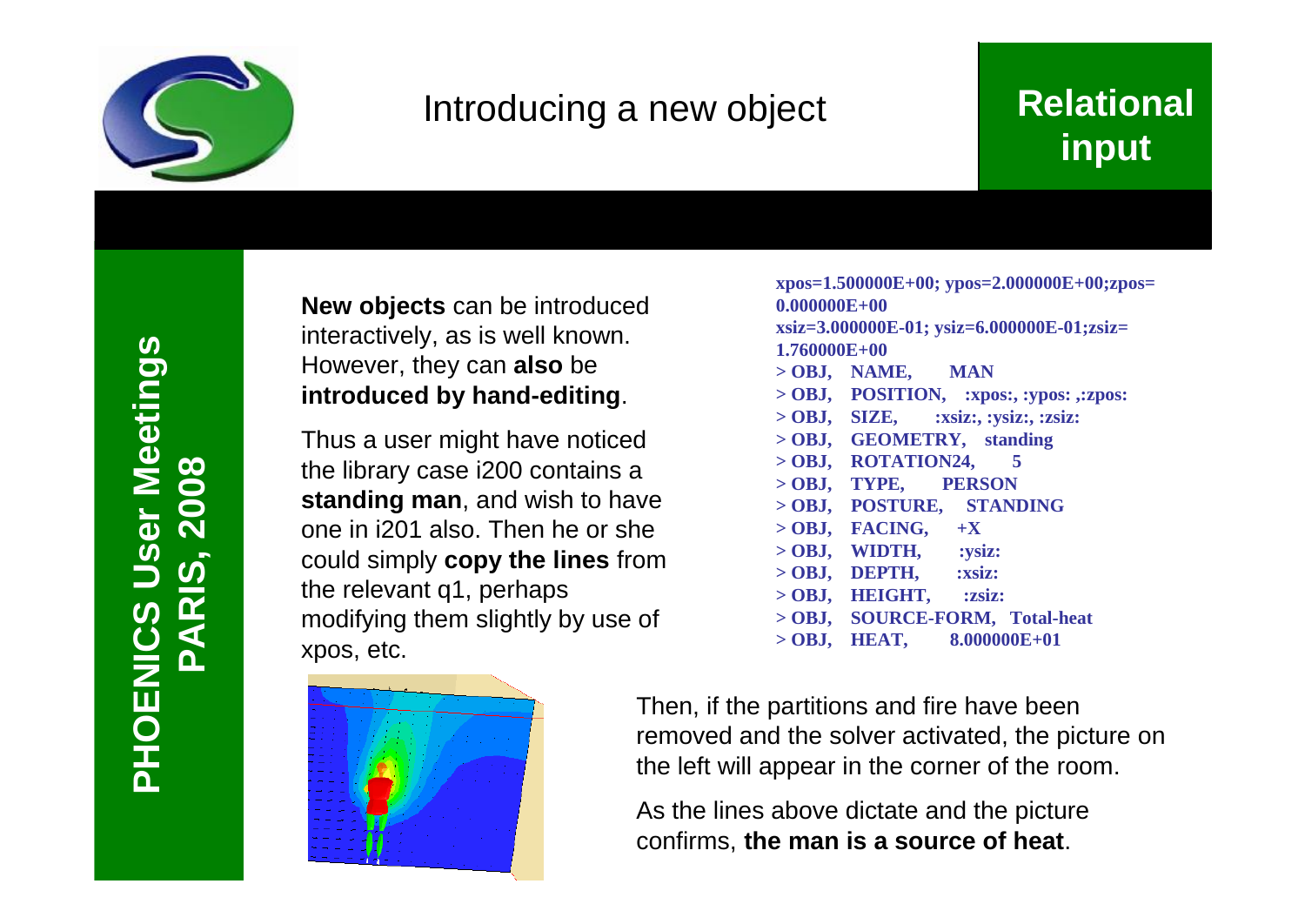

### Introducing an array of objects

### **Relational input**

If **one** man can be introduced, why not **many**? The **do loop** feature of advanced PIL makes this easy, as shown below:

**do ixx=1,nmanx**

**do iyy=1,nmany xpos=1.500000E+00; ypos=2.000000E+00;zpos= 0.000000E+00 xsiz=3.000000E-01; ysiz=6.000000E-01;zsiz= 1.760000E+00 xpos=1.5\*:ixx:;ypos=2.0\*:iyy:; zpos=0.0 > OBJ, NAME, MAN:ixx::iyy: > OBJ, POSITION, :xpos:, :ypos: ,:zpos: > OBJ, SIZE, :xsiz:, :ysiz:, :zsiz:**

**> OBJ, WIDTH, :ysiz: > OBJ, DEPTH, :xsiz: > OBJ, HEIGHT, :zsiz: > OBJ, SOURCE-FORM, Total-heat > OBJ, HEAT, 8.000000E+01 enddo enddo**



The picture above shows what results when the VR-Editor is activated. One can change the numbers of rows and columns by declaring and setting the variables: 'nmanx' and 'nmany'.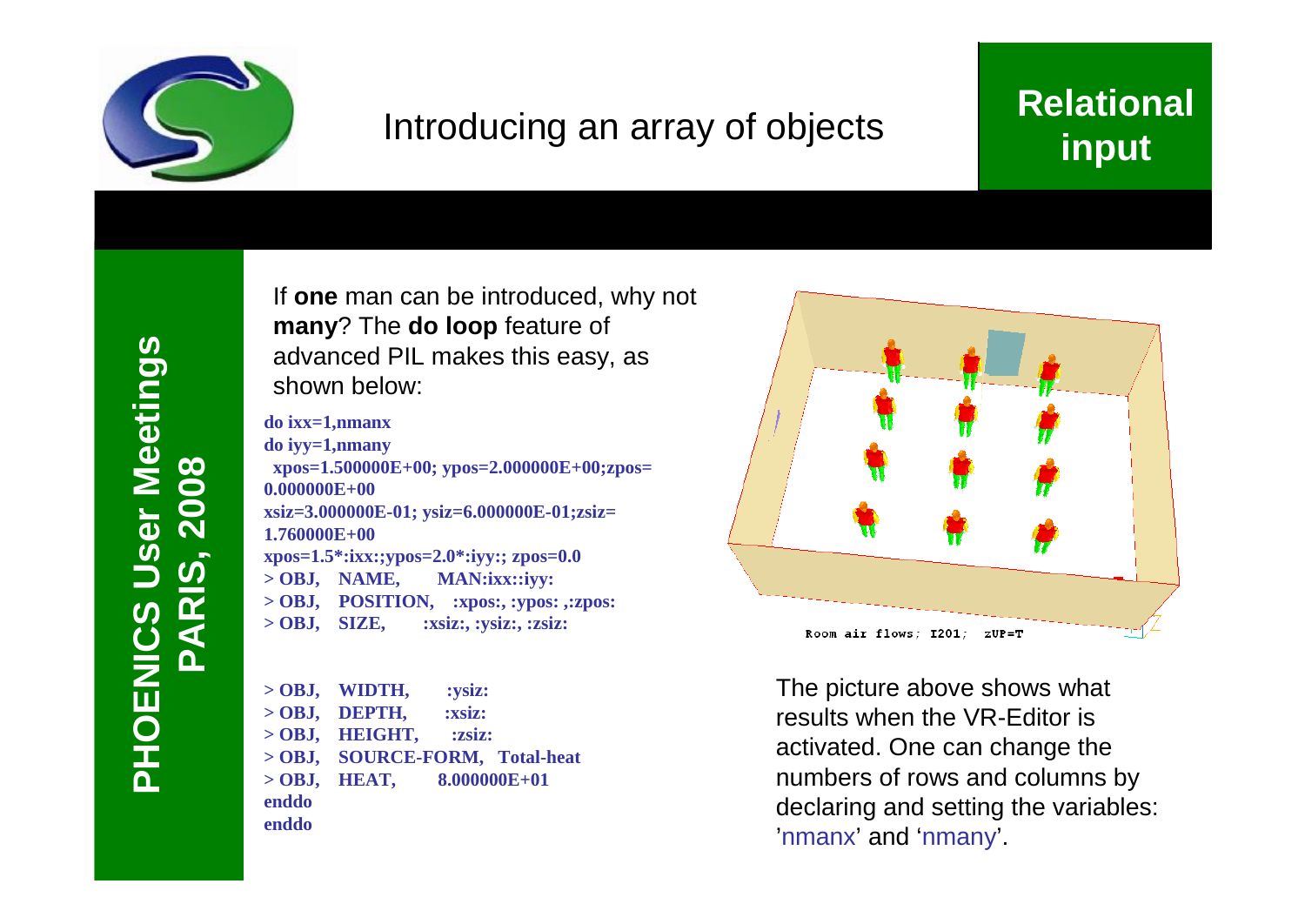

### Changing their sizes

### **Relational input**

The following further lines placed in the protected Q1: real(shrink,factor)  $factor=1/(nmanx*nnany)$ shrink=factor do ixx=1,nmanx do iyy=1,nmany **factor=factor+shrink** xpos=1.5E+00; ypos=2.E+00;zpos=  $0.0E + 00$ xsiz=3.E-01\***factor**; ysiz=6.E-01\***factor**; zsiz= 1.76\***factor** xpos=1.5\*:ixx:;ypos=2.0\*:iyy:; zpos=0.0



**… will cause the sizes of the men to vary** as shown above.

Of course, innumerable formulae for changing the sizes and positions could be devised; and the Editor will not obliterate them because they are 'SAVEd'.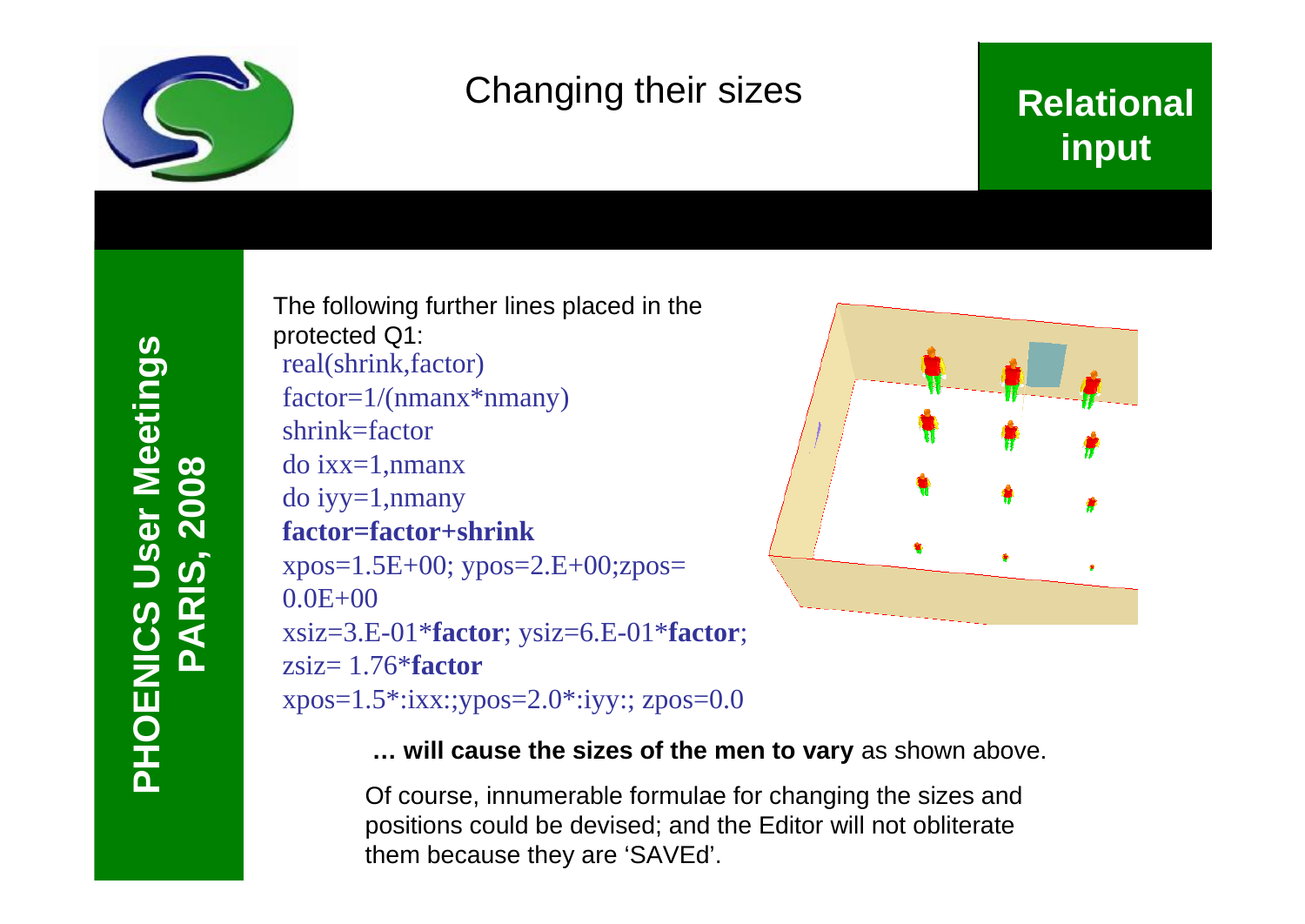

## Results (for many men)

### **Relational input**

**PH O E NIC** (၇) [ **U s e r Σ** č **e e tin g s PARIS, 2 008**



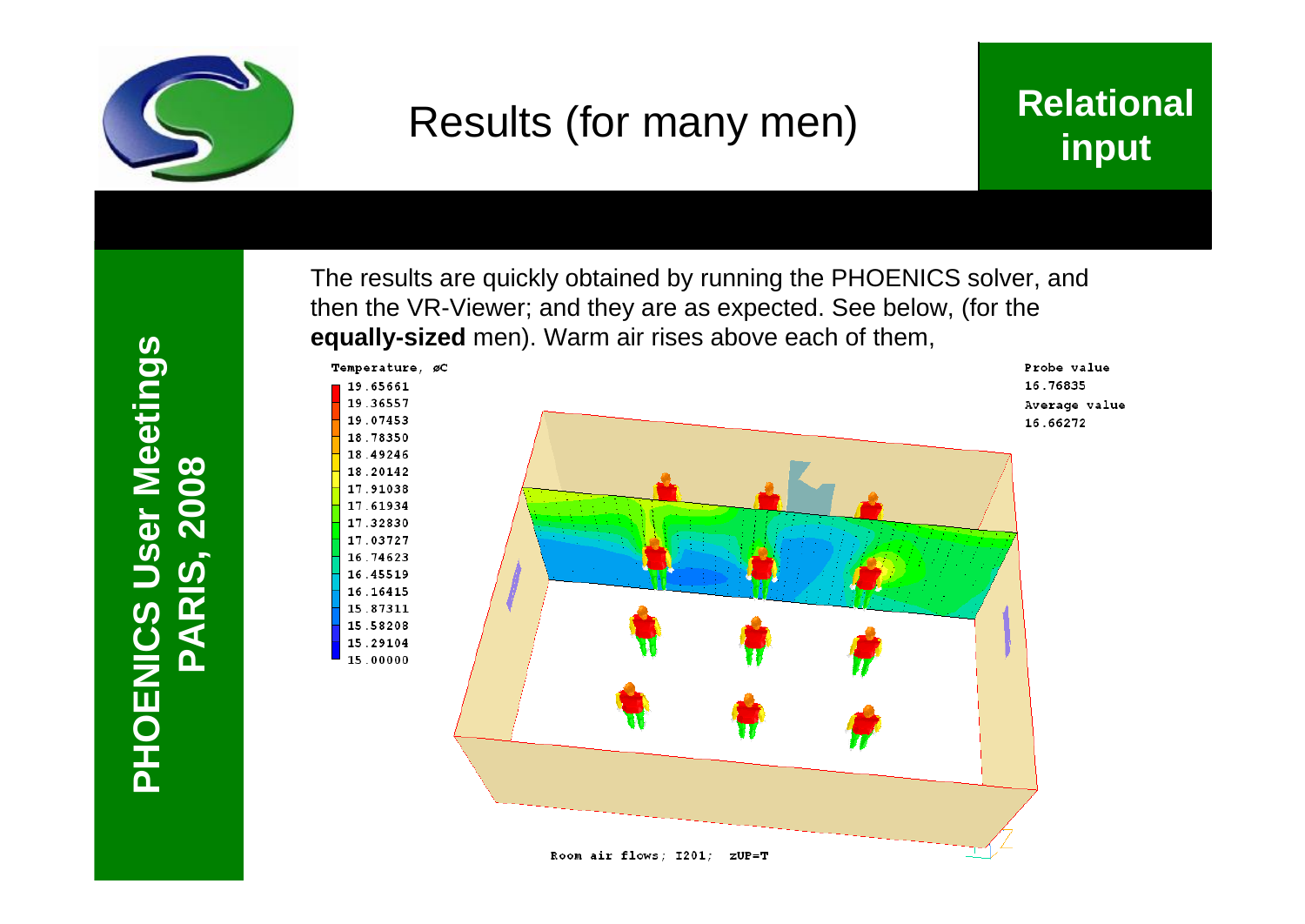

### Summarising remarks about the use of protected-mode Q1s

### **Relational input**

• Protected-mode Q1s are **easier to read and to edit** than those created by the VR-Editor, because they contain more **understandable words** and **fewer** hardto-comprehend **numbers**.

• If these words are the names of declared PIL variables, they can express **relationships** between the positions and sizes of individual objects.

• Moreover, **much more complex relationships** can be expressed than have been exemplified so far; and they can also contain non-geometric variables, such as **sources**, **initial values**, **material properties and time**.

• When PHOENICS users recognise what freedom the **'protected mode'** affords them, they will finally cease to feel **forced always to work interactively**.

•They will cease to be the **'prisoners of the mouse'**, **as** illustrated on the right**.**

• How to use the Advanced PHOENICS Input Language is explained in the PHOENICS Encyclopaedia.

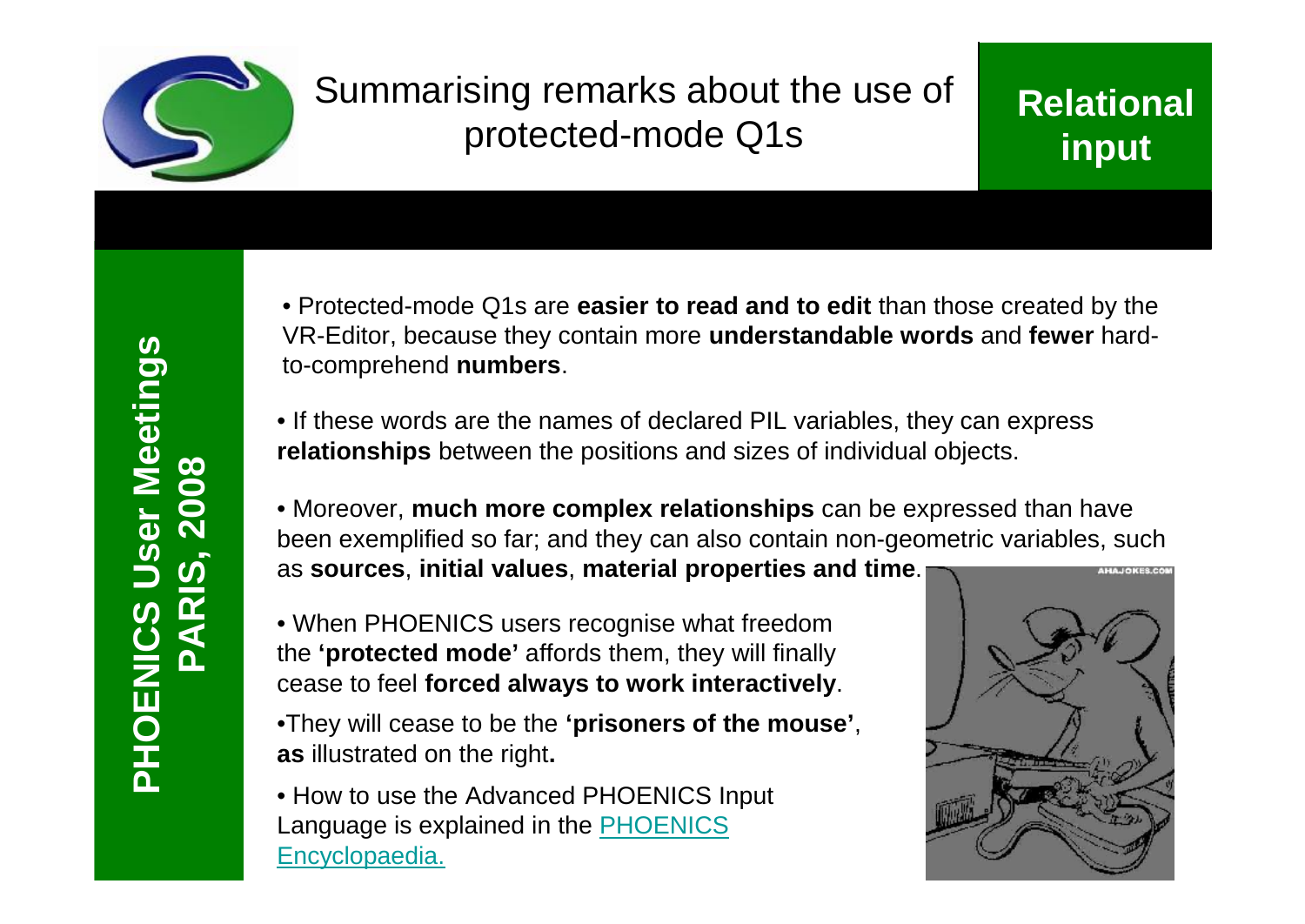

# But that's not all; there's PRELUDE!

### **Relational input**

#### **Why we need more:**

1. Although the 'protected mode' does allow Advanced PIL to be exploited, **that language has some limitations.**

For example, although it **does** allow **one- or more-dimensional arrays** to be employed, their arguments **must always be integers**. So it does **not** understand such constructs as:

#### **xpos(door)**,

where **door** is an object name.

2.The VR-Editor does not itself allow the typing of expressions into its dialogue Boxes; nor does it provide any error-checking when the built-in text editor is used.

#### **The answer? PRELUDE, the pre-pre processor, and its Gateways.**

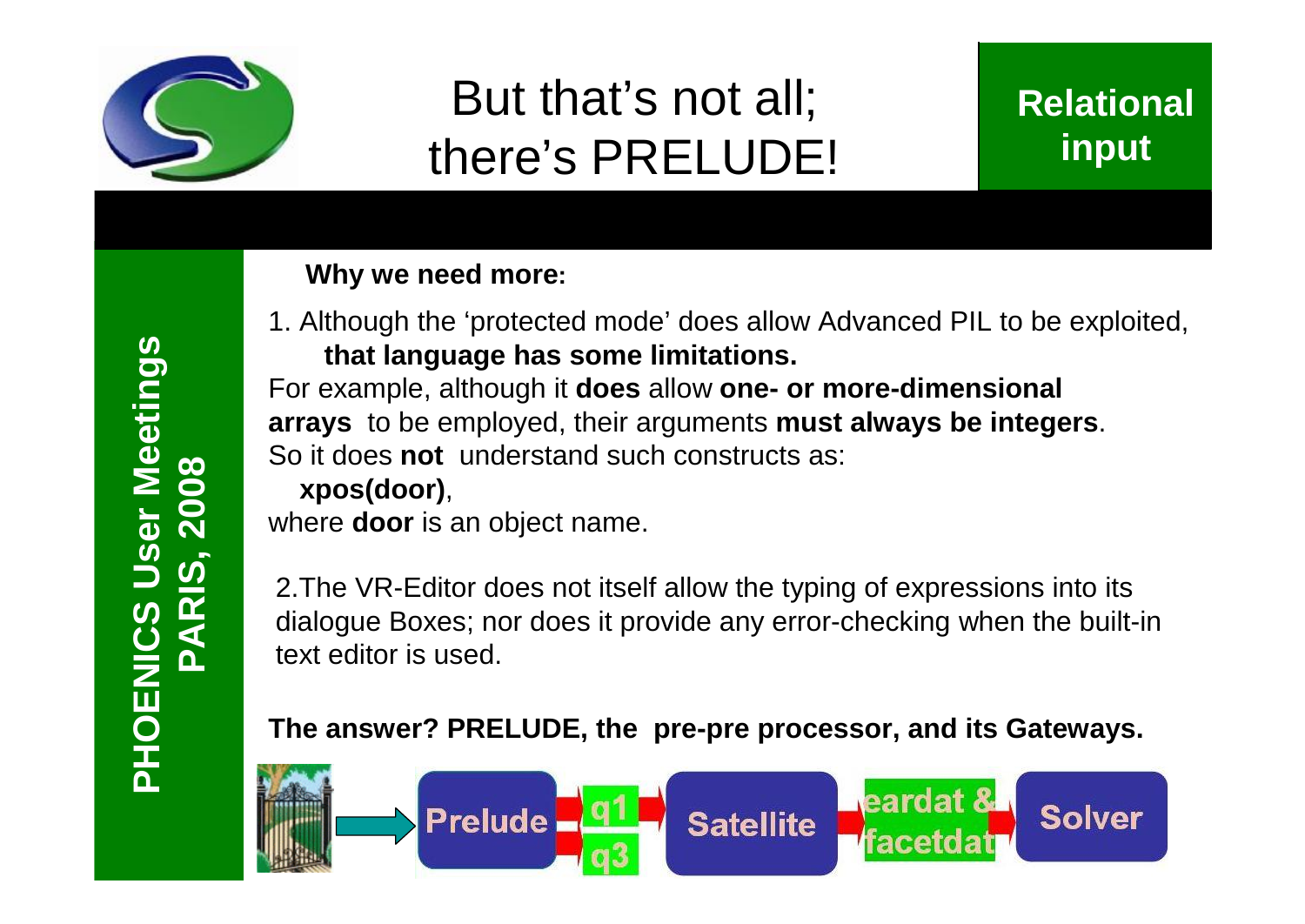

# What PRELUDE provides

### **Relational input**

The **more** includes: PRELUDE provides both **more** and **less** than the VR-Editor & Viewer.

- It can use **object names** as the arguments of its functions.
- **Expressions** can be typed into its dialogue boxes.
- The expressions can be of **unlimited complexity**.
- It provides **error-checking** and **'undo'** capabilities.
- It has a more flexible **position/size/rotation** language.
- It can handle many more **CAD formats**.
- It can launch **multiple runs** with systematic data-input variations.
- It can create parameterised objects by accessing Shapemaker.
- It stores its output in **multiple-instance Q3 files** instead of **singleinstance Q1s**.

The **less** includes:

- It has still only limited results-display capability, so **uses the Viewer**.
- It **(deliberately)** offers users the **restricted choice** of data-input possibilities which is appropriate to the **'Gateway'** in question.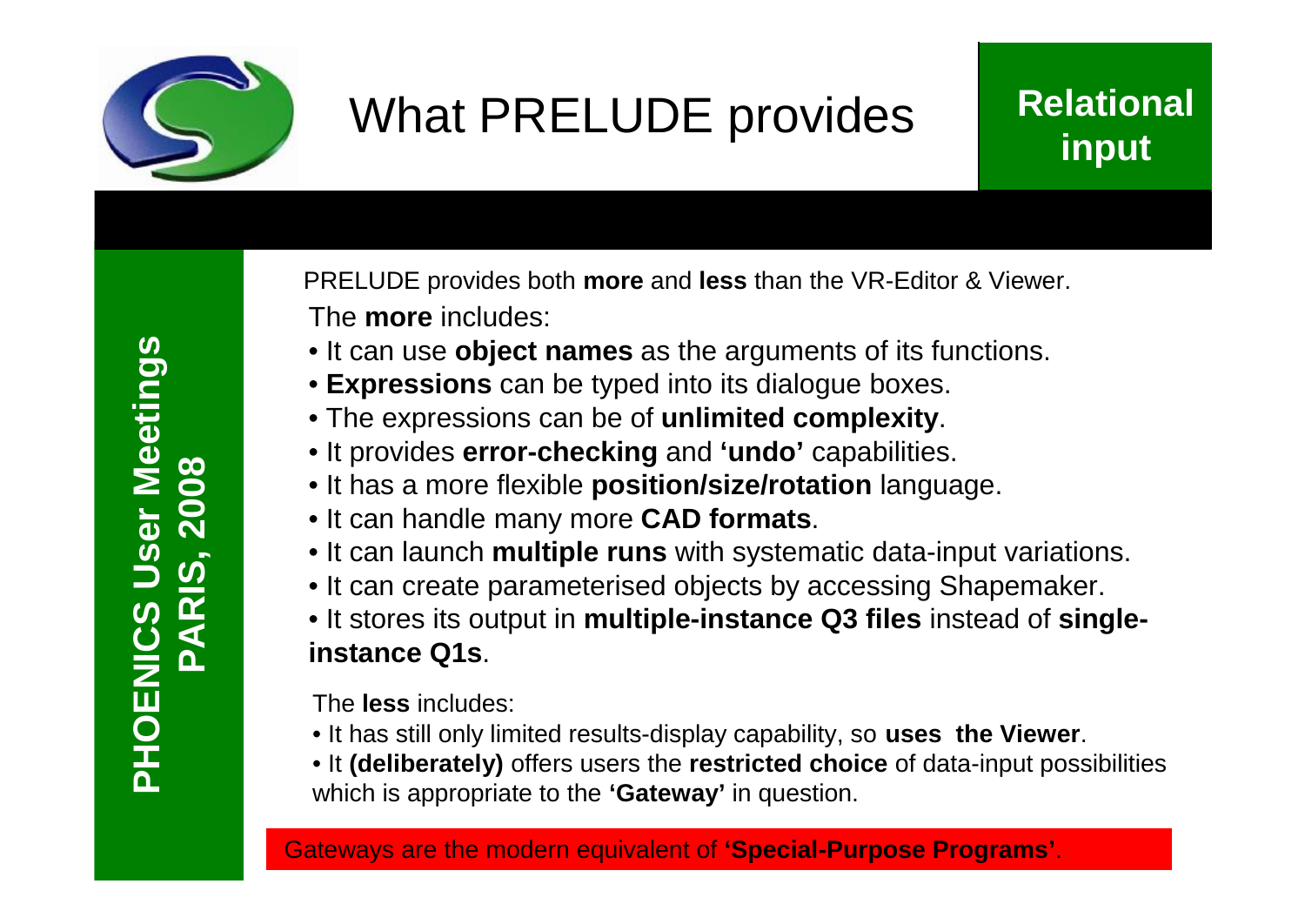

### PRELUDE and its Gateways

When PRELUDE is launched, it asks what is to be loaded; and it offers certain **'Gateways'**. These are quick-access routes to the particular features of PHOENICS which are likely to be useful to narrow-interest users.

| <b>C</b> Prelude Controller                     |                                   |                       |                  |                   |
|-------------------------------------------------|-----------------------------------|-----------------------|------------------|-------------------|
| Options Create Cases Tools Help<br>Edit<br>File |                                   |                       |                  |                   |
| $F$ $F$ $Z$ $Z$ $Z$ $F$ $E$ $K$ $L$ $L$         |                                   |                       | $\sim$ $\approx$ |                   |
|                                                 | Give the filename for the q3 file |                       | case2            |                   |
|                                                 | Recent Cases: *                   | Load Gateway          | Load Other       | Load Library Case |
|                                                 |                                   | <b>Beginner</b>       |                  |                   |
|                                                 |                                   | wwt                   |                  |                   |
|                                                 |                                   | hvac<br><b>HEATEX</b> |                  |                   |

PHOENICS-FLAIR users are likely to want to use the **HVAC** Gateway; but the others shown as available here are: **'Beginner'**, for those who want to learn; **'VWT',** for those who wish to use the **'Virtual Wind Tunnel'**; and **'HEATEX'**, for those who are concerned with heat exchangers.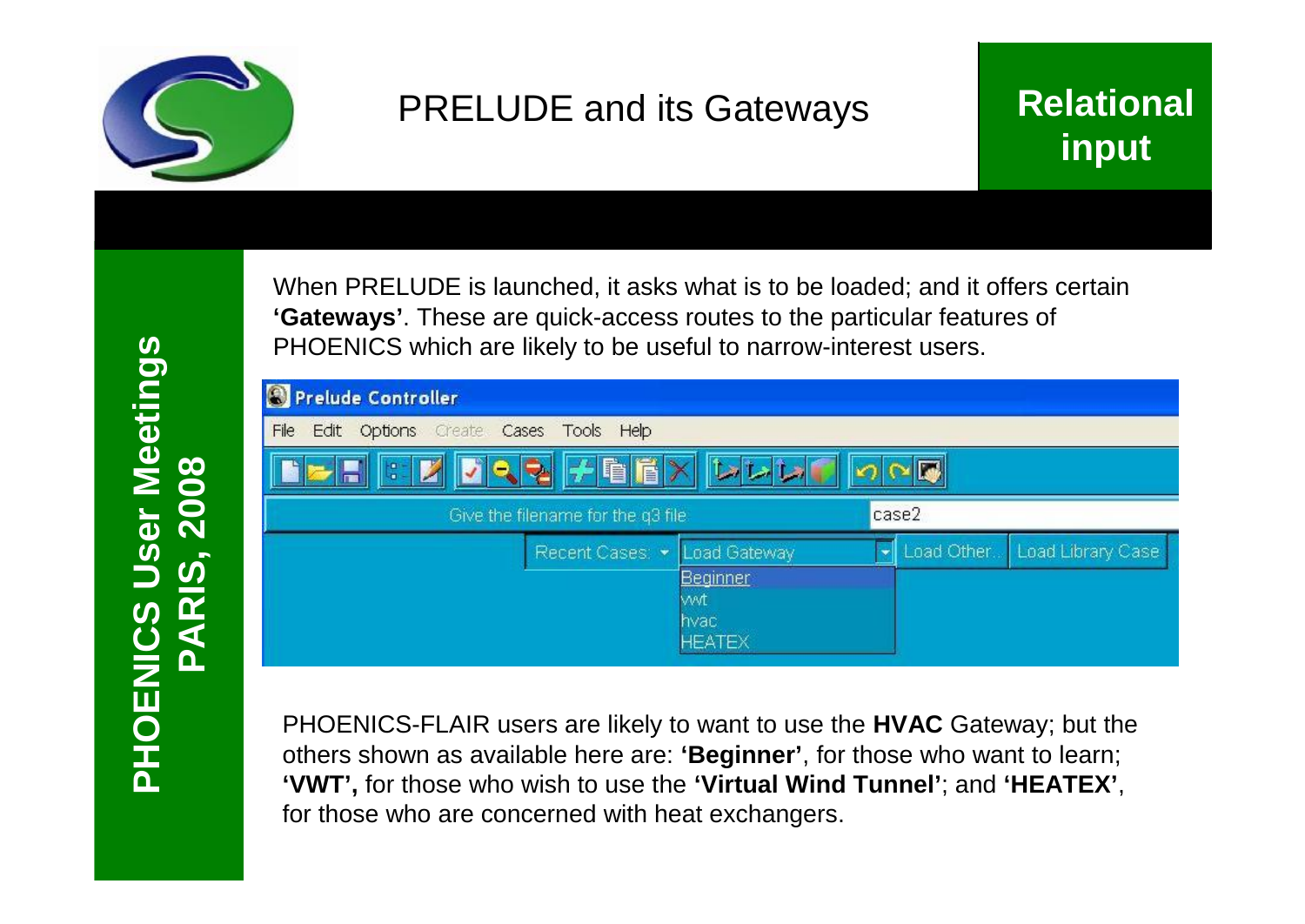

### PRELUDE and its Gateways; the 'roomfire' scenario

### **Relational input**

**PH O E NIC** (၇) [ **U s e r Σ** č **e e tin g s PARIS, 2 008**

 $\sqrt{$  part-2  $\sqrt{1}$  part-3 s return 1 roof spot supply wall-high wall-low wall-nor wall-so

'**roomfire**' will load a scenario which has been designed to resemble closely that of **library case I201** which has been discussed above.**B<sub>T</sub>O** DOMAIN Graphics Q1 Functions Q3 Make Runs Show File d-de AXES **R** CAMER **無 CELLGF CLIPPE** MATEP **N** VARIAB **W**: ENUT  $v:EP$ **V: EPKE** 界·KE  $P1$ **V**: TEM1  $\mathcal{V}$ : U1 17. V  $\mathcal{B}$ : W1 door I fire open part-1

If HVAC is selected, another menu will appear. Then selection of the item called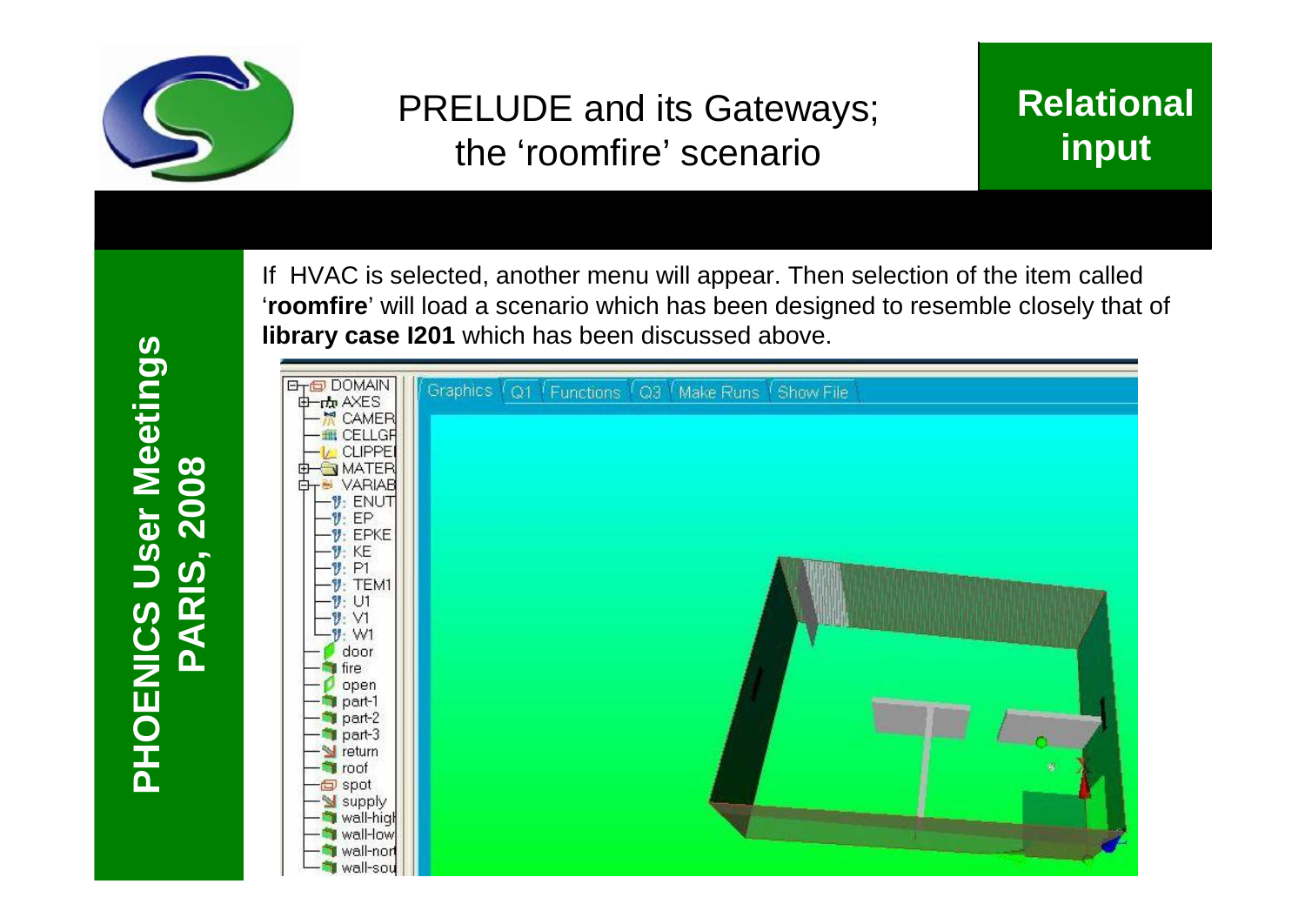

### PRELUDE and its Gateways; the 'room-fire' scenario

### **Relational input**

**HOENIC** <u>(၇</u> **US erMeetin gsPARIS, 2 008**

**P**

**B<sub>T</sub>O** DOMAIN 中西 AXES **R** CAMER ■ CELLGF **CLIPPEI JMATER** VARIAB **ENUT** EP **EPKE** KE  $P1$  $v:$  TEM1  $\mathcal{V}$ : U1  $\mathcal{Y}: V1$  $y: W1$ door fire open  $\blacksquare$  part-1  $\sqrt{p}$  part-2  $\blacksquare$  part-3 s return **T**roof ·*图* spot  $\leq$  supply File wall-high wall-low **Wall-nor** wall-sou

On the left of the image of the scenario, PRELUDE displays the socalled '**object tree**'.

At its top are PRELUDE-specific objects, such as are explained in the **tutorial** supplied with the Beginners Gateway, begin1.htm

Then follow items which are **familiar to PHOENICS users**; specifically the names of the solved-for and whole-field-stored **variables** are listed, each being treated as a '**virtual** object' having definable attributes.

Below them will be seen the names of the **substantial** objects which constitute the **scenario:** fire, door, open(ing) and the partitions, walls *etc,* which were encountered in library case i201.

Their **attributes can be revealed** by clicking on the object name, so as to select it, and then on the red-tick icon in the **tool-bar** shown below.

Edit Options Create Tools Cases Help

H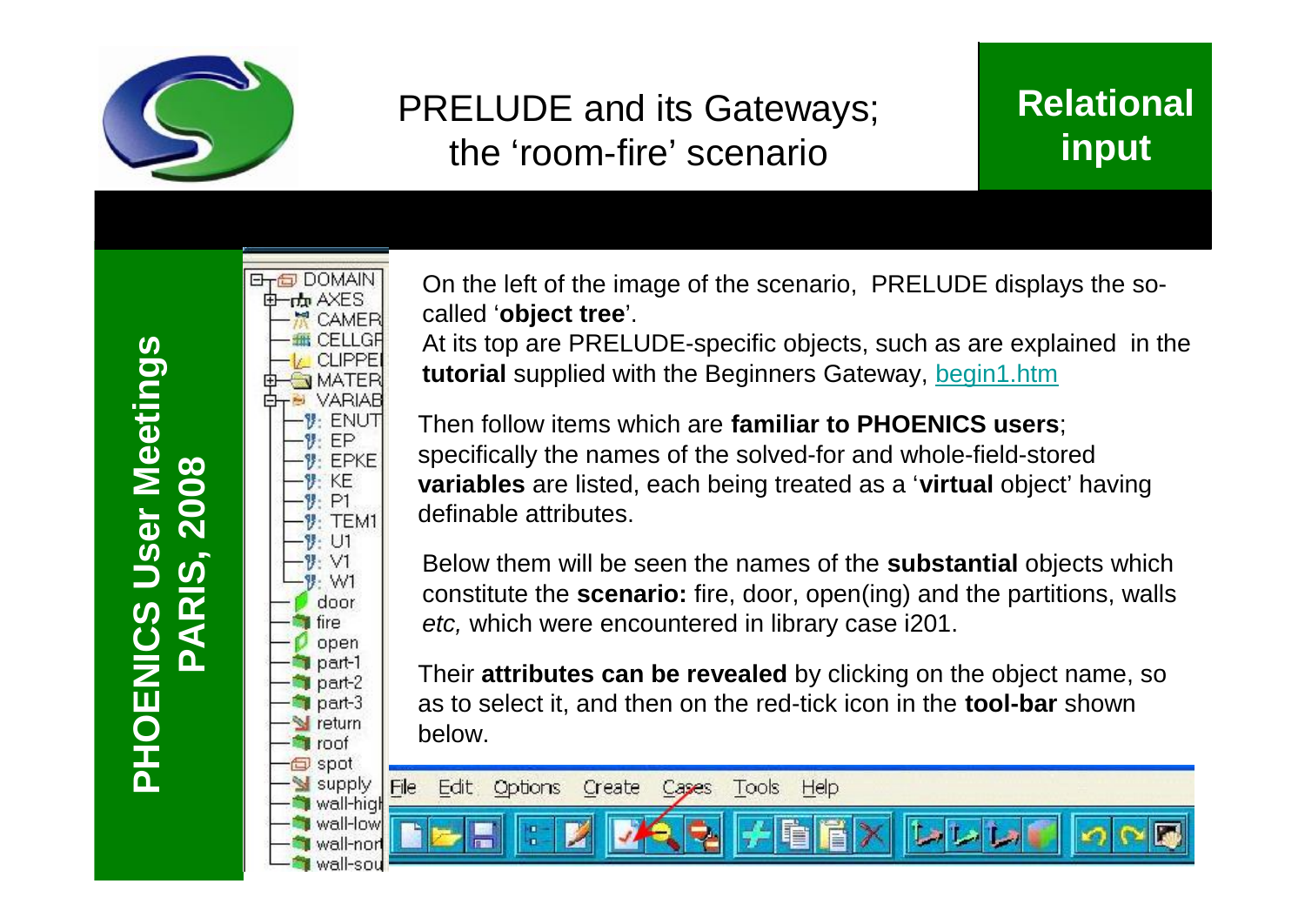

### PRELUDE and its Gateways; attributes of objects

### **Relational input**

Here for example are the **attributes** of the moreconventional **object** called **'open',** the aperture in the wall which can be closed by the door.

Its attributes are revealed in the white boxes by clicking on its name in the tree and then on the **red tick** of the top-menu bar.

These attributes are understandable **expressions**; thus its y-position is given as **'doorypos-doorwide'**.

- Size <sup>1</sup> Local rotations <sup>1</sup> Attributes <sup>1</sup> Sources <sup>1</sup> Shape <sup>1</sup> Anneara  $P_{\text{BS}}$ **Rats**  $\frac{8}{9}$ roomwide 6.4008  $X$ pos Cown min Y pos nwn min doorvpos-doorwide 7 0104  $Z$  pos In  $\mathbb{R}$ DOMAIN Graphics Q1 Functions Q3 Make Runs -nh AXES CAMERA **ME CELLGR CLIPPEF** 'I FIRE **MATER** RETURI VARIAB  $\blacksquare$ buoyanc door open part-1  $\bullet$  part-2  $\blacksquare$  part-3 **T**roof

Therefore, if the door is moved, the opening will move with it, just as occurred when the scenario was described by a 'protected Q1', earlier in this presentation.

Moreover PRELUDE can handle **more-flexibly-formulated** expressions. Thus: **'ypos(door)-ysize(door)'** would have the **same significance**, and obviates PIL's need to declare the non-standard variables: **'doorypos'** and **'roomwide'**.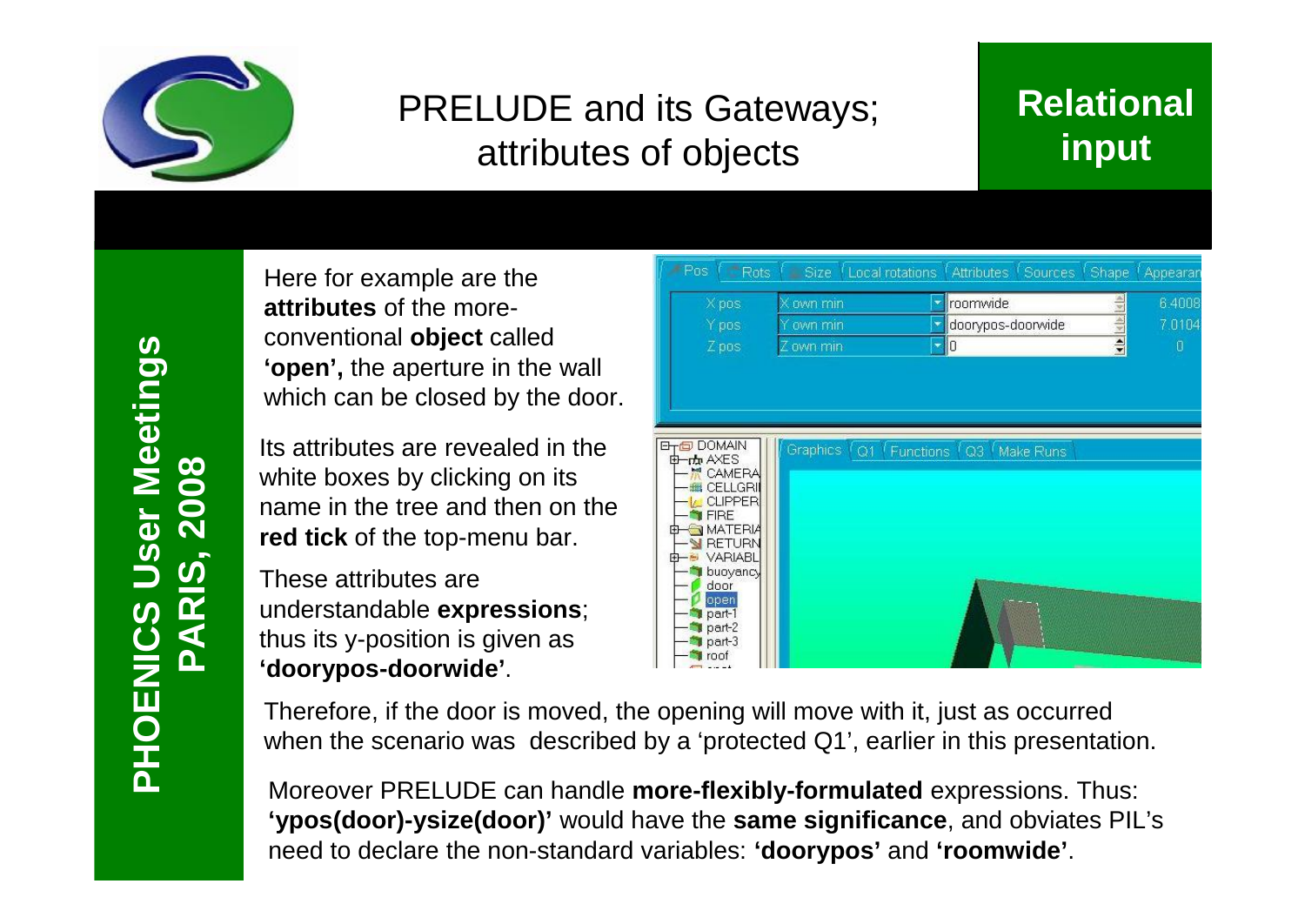

### PRELUDE and its Gateways; attributes of objects (continued)

### **Relational input**

'OPEN' has of course **other attributes**, as this image shows. They are the same as would appear in a Q1 file.

It has the standard FLAIR '**type**', namely '**opening**'; and a **pressure coefficient** allowing air to enter or leave.

However, PRELUDE allows **more complex** entry and leaving relationships to be specified than the VR-Editor can envisage.

Suppose one wishes to make the inflow through the 'supply' port **at first** 0.0, **rising** to 5 m/s after 120 seconds, when the fire starts.

This can be achieved as shown here.

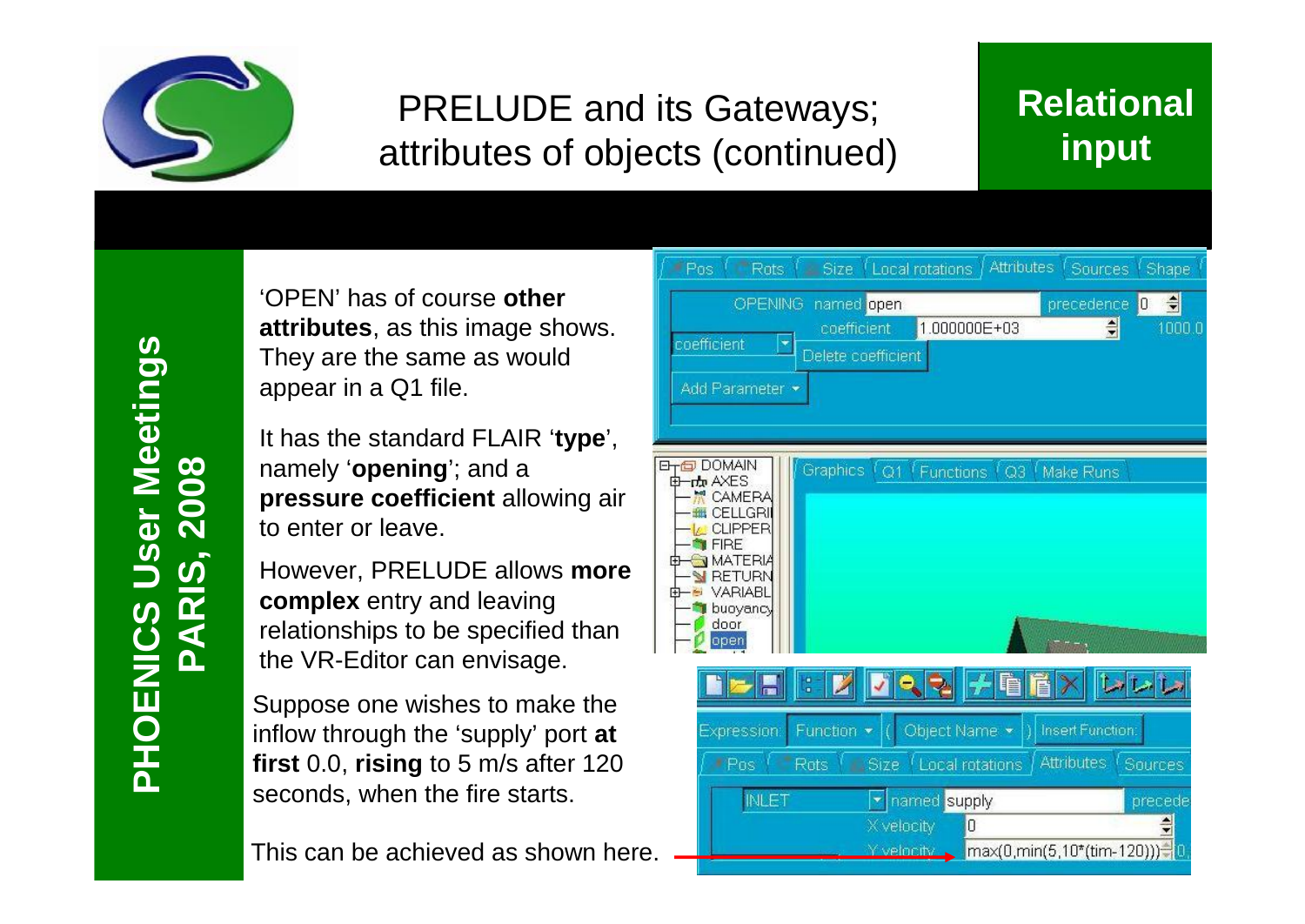

### PRELUDE and its Gateways; how buoyancy is represented

The interaction of the force of **gravity** with the density variations caused by temperature changes can be introduced by way of a **buoyancy object**.

In the present example however, the practice of i201 is emulated by way of a **source of vertical-direction momentum**, *i.e.* W1, the z-direction velocity. This is treated as an attribute of the **domain,** because gravity acts everywhere.

| <b>S</b> Prelude case1 controlling DOMAIN                       |                                                       |
|-----------------------------------------------------------------|-------------------------------------------------------|
| Create Cases<br><b>Options</b><br>Tools<br>File<br>Edit<br>Help |                                                       |
| III レマシチを聞く レレレ                                                 |                                                       |
| Object Name •<br>Expression: Function v (                       | ) Insert Function:                                    |
| Sources<br>Time dependence<br><b>Attributes</b><br><b>Size</b>  | In-Form Statements                                    |
| is:<br>of w1<br>source                                          | $\frac{1}{2}$<br>9.81*rho1*(tem1-exttem)/(273+exttem) |

Here 9.81 is the **gravitational acceleration**, rho1 is the reference density, exttem is the **external temperature** (15 degrees Celsius) and tem1 is the **local temperature** of the gas.

The formula can be recognised as expressing the '**Boussinesq approximation**'.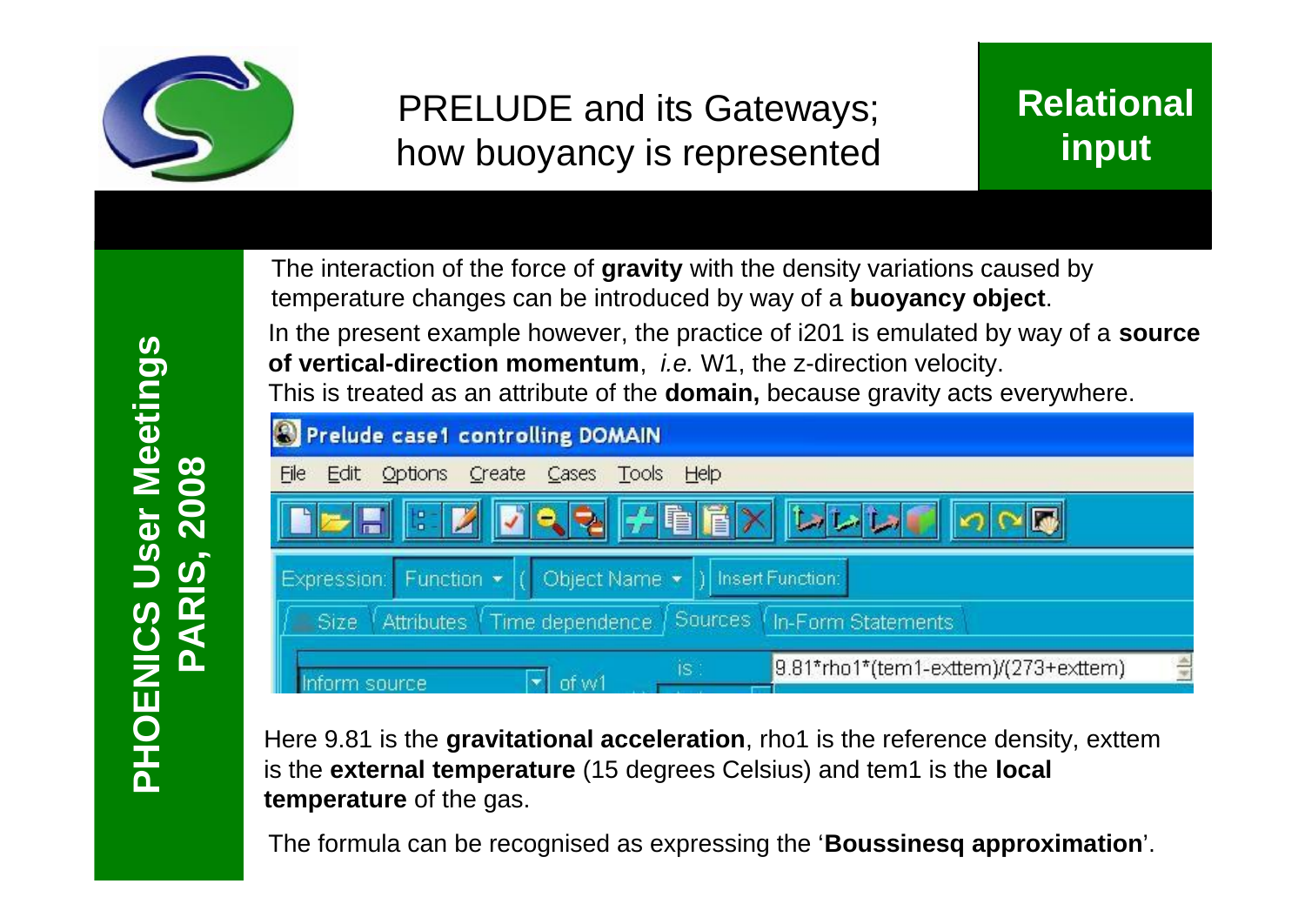

### PRELUDE and its Gateways. Modifying the **buoyancy object**

**PHOENIC** <u>(၇</u> **US erMeetin gsPARIS, 2 008**

The Boussinesq formula is accurate only **when the temperature variations are small** compared with the absolute temperature. For flames, a **more appropriate formula** for the w1-source, to be typed into the box, is that shown below.



**Extrho** is the external density and rho1 is the **local** density, which of course must be calculated appropriately.

If the 'hot-air' combustion model of library case i201 is retained, the appropriate formula is the **Ideal-Gas Law**, summoned in Prelude by a few mouse clicks, thus

| Properties of 1 |            |                                |                                                                                                                                                                |
|-----------------|------------|--------------------------------|----------------------------------------------------------------------------------------------------------------------------------------------------------------|
|                 |            | 2 Air using Ideal Gas Law, STP |                                                                                                                                                                |
|                 | density    |                                |                                                                                                                                                                |
|                 | viscosity  |                                | 3.4843e-3*(p1+press0)/(tem1+temp0) =   3.4843=3*(; 1; 100000.0)/(tem1+273.0)<br> -0.494679e-5+0.458394e-7*(tem1+temp=+0.458394e-7*(tem1+273.0)+0.80974e-10*(te |
|                 | speccp:    | 1004.0                         | 1004.0                                                                                                                                                         |
|                 | thermalk   | 0.0263                         | 0.0263                                                                                                                                                         |
|                 | thermalexp | $\frac{1}{2}$<br>0.00333       | 0.00333                                                                                                                                                        |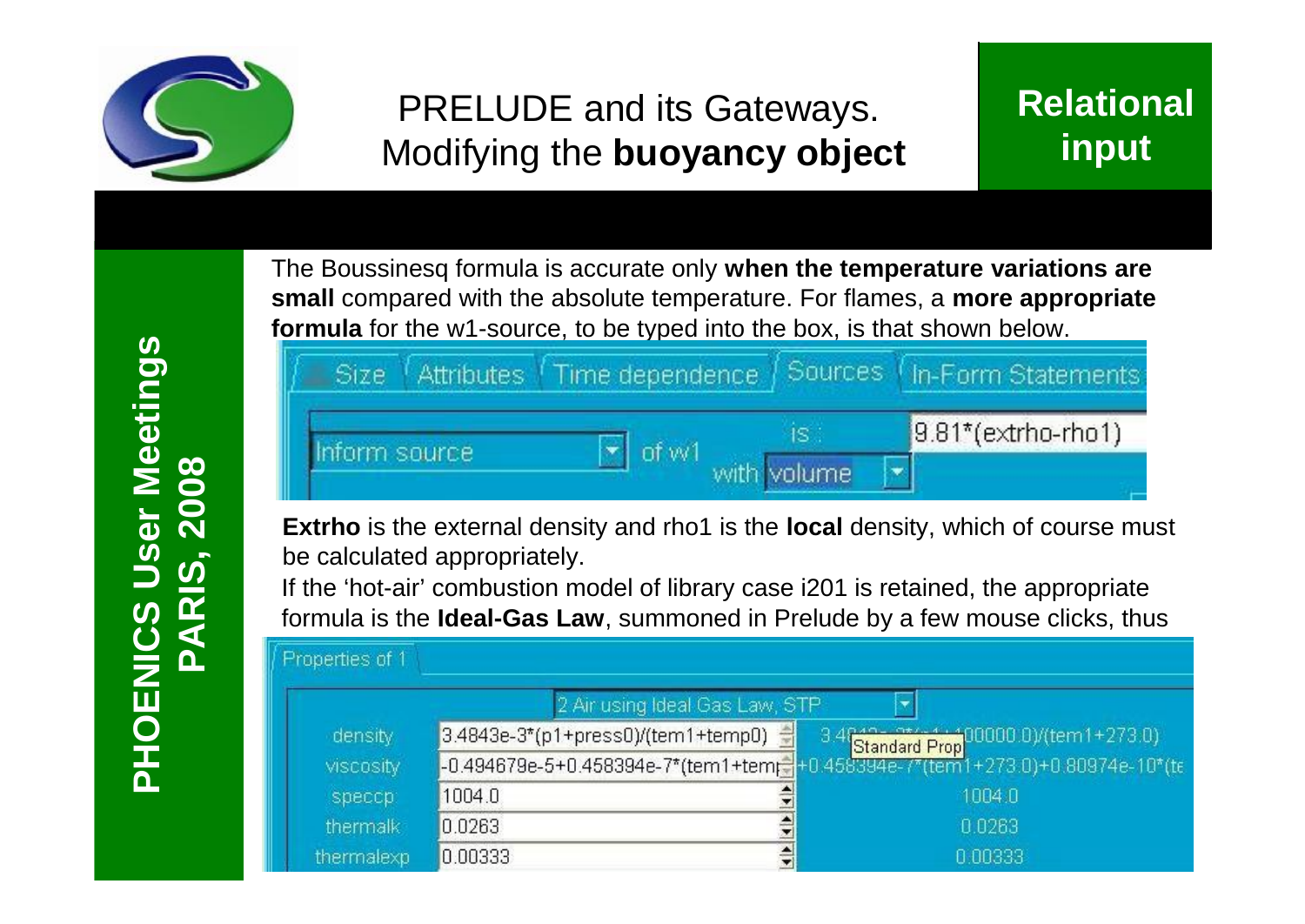

### PRELUDE and its Gateways: attributes of the **fire object**

The **fire object** is represented in the same manner as in library case i201, namely as a fixed-flux heat source of magnitude 'fireflux' which has been set as 70 kilowatts.

| <b>Rots</b><br>Pos | <b>Size</b>      | Attributes<br>Local rotations | Sources       | Shape<br>م ا  |
|--------------------|------------------|-------------------------------|---------------|---------------|
| <b>BLOCKAGE</b>    | named FIRE       |                               | precedence 0  | $\Rightarrow$ |
|                    | X heat flux      | 0.000000E+00                  | ÷             | 0.0           |
| heat flux          | Y heat flux      | fireflux                      | $\frac{1}{2}$ | 70000.0       |
|                    | Delete heat flux |                               |               |               |

However, some specialists believe that the true heat input of a fire can **never** be fixed; for it must fall to zero when the adiabatic combustion temperature (*e.g.* 2000 degrees) is reached, signifying that **all the oxygen has been consumed**.

This is easily expressed by typing not **fireflux** but **fireflux\*(1-tem1/2000)**. PRELUDE allows this; and the PHOENICS solver will act accordingly. The following image shows what will appear on the screen.

|               |  | FPos (Rots & Size Local rotations Attributes Sources Shape Appearance In-Form Statements |           |  |  |  |
|---------------|--|------------------------------------------------------------------------------------------|-----------|--|--|--|
| Inform source |  | $\boxed{\mathbf{r}}$ of tem1                                                             | <b>is</b> |  |  |  |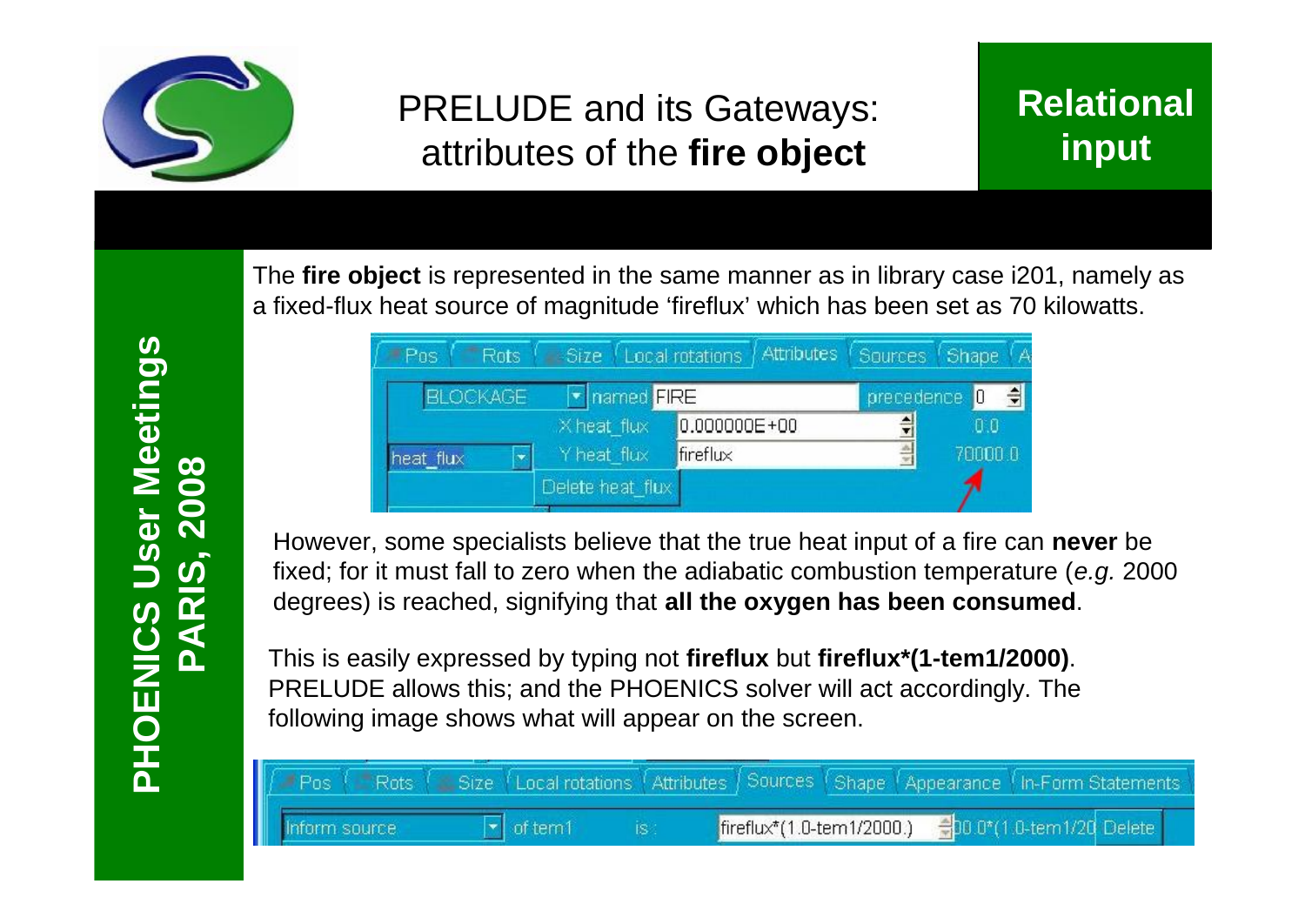

### PRELUDE and its Gateways; the **need for new variables**

The just-described device for **limiting the attainable temperature** is certainly an advance over the fixed-heat-flux practice.

However to represent combustion processes **more realistically**, it is necessary to calculate the state of the gas mixture in more detail; and this means **solving for more variables**.

The variables which are solved **by default** in the roomfire Gateway have already been seen. Those **solved** are: P1, TEM1, U1, V1, W1, KE and EP; while those **auxiliary variables** which are only **stored** are: ENUT and EPKE.

A more complete representation of combustion conventionally needs also: the **FUEL** mass fraction, a measure of the fuel/air ratio **MIXF**, and the enthalpy **H1**.

Which are to be **solved** and which only **stored as auxiliary variables** depends on further decisions as to whether:

- 1. the **'mixed-is-burned'** presumption is true or false; and
- 2. the flow is or is not presumed to be without **heat loss** to the solid surroundings.

PRELUDE allows these decisions and their consequences to be expressed in a **simple manner**.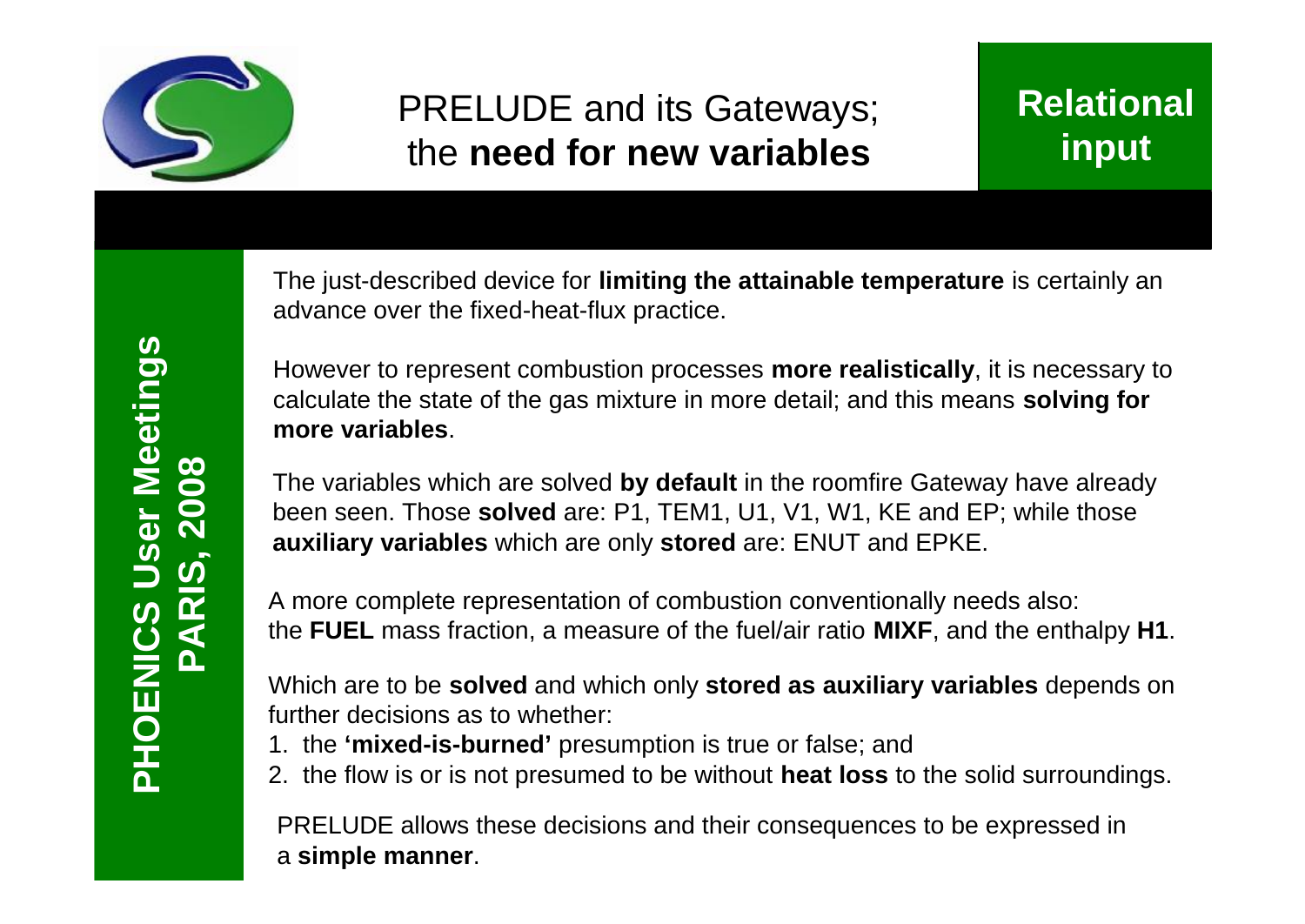

### PRELUDE and its Gateways; adding new variables

### **Relational input**

Adding new variables is easy with PRELUDE.

If the object 'variables' is selected, by clicking on its name in the tree, and then the red-tick attributes icon is clicked, an **'add a variable'** opportunity is provided.

Typing into the white box H1, MIXF and FUEL, and clicking OK after each, increases the contents of the object tree as shown on the right: the **desired variables have been added** (and RHO1 also, so that density can vary).

The next question to consider is: which should be **solved-for** variables and which **stored-only**?

Whatever the answer, PRELUDE provides an easy means of expressing it, as the next slide shows.

| Add FUEL                      | OK                  |
|-------------------------------|---------------------|
| <-Epsilon                     | Name a new variable |
| Max & Min values              |                     |
| $\vert \cdot \vert$           | convergeplot        |
| convergeplot                  | Delate converse     |
|                               |                     |
| DOMAIN<br><b>DRAXES</b><br>ŀН | Graphics            |
| CAMERA0                       |                     |
| CELLGRID<br>CLIPPER           |                     |
| <b>ERIALS</b><br>MAT          |                     |
| phase1<br><b>/ARIABLES</b>    |                     |
| <b>ENUT</b>                   |                     |
| FΡ<br>EPKE                    |                     |
| <b>FUEL</b><br>-12            |                     |
| H1                            |                     |
| KE<br>MIXF<br>- 19 -          |                     |
| P1<br>-77                     |                     |
| RH01                          |                     |
| TEM1<br>γ.<br>LИ              |                     |
|                               |                     |
| VV1                           |                     |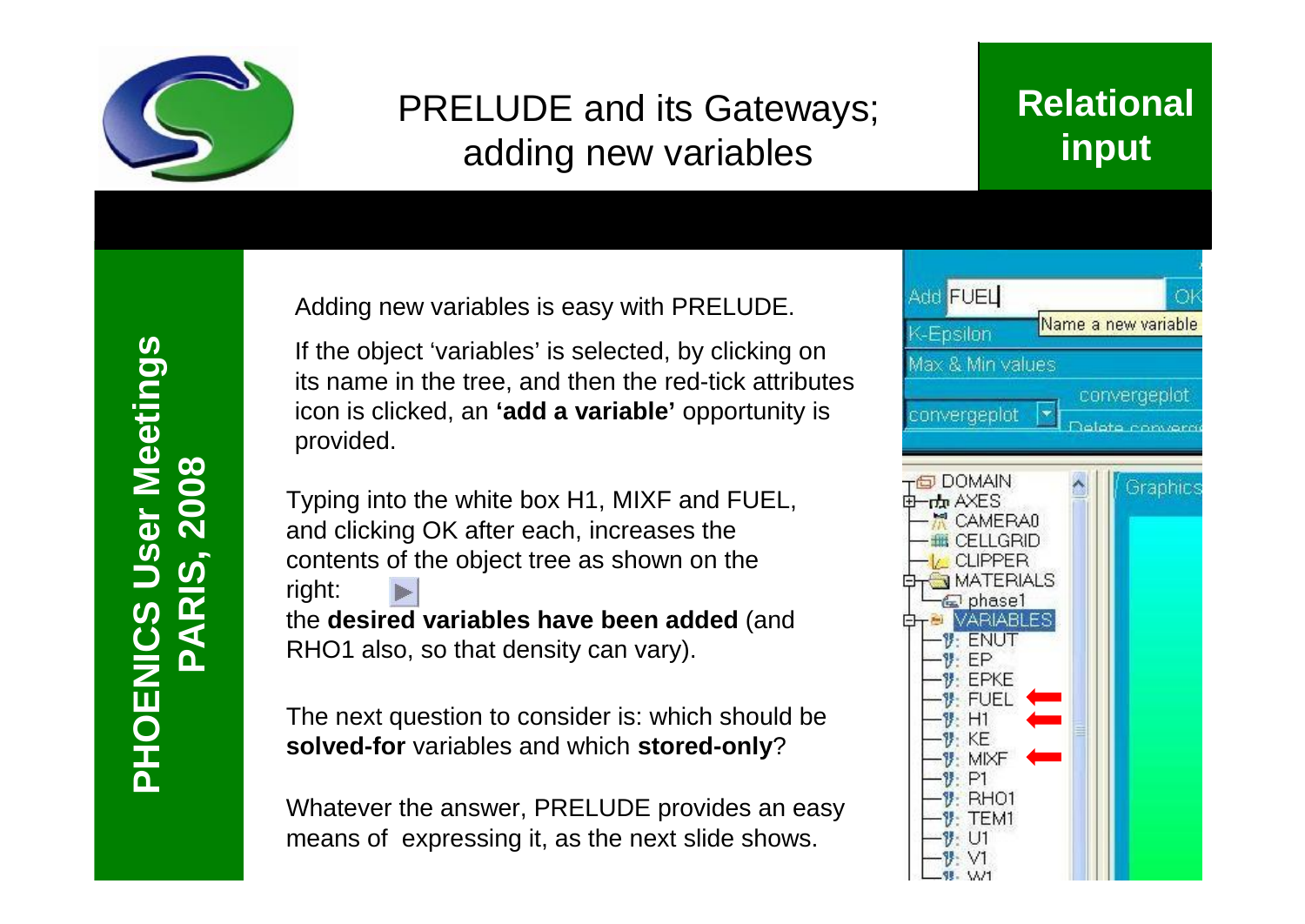

### PRELUDE and its Gateways; solved-for or stored-only variables

### **Relational input**

Cutput & Terms <sup>/</sup> Solution

On the right is the menu which is offered when **FUEL** is selected and its **attributes** (red-tick box) are called for.

The option 'store' has been selected, because the simplest combustion model will be chosen first **'mixed-is-burned'** presumption.

That model needs however that MIX should be both stored and **solved**. That choice is \_\_\_ shown on the right

|    | t, embodying the<br>I' presumption. |     | Solve and Store<br><b>Store</b> |                                                |
|----|-------------------------------------|-----|---------------------------------|------------------------------------------------|
|    | Attributes<br>Relaxation            |     |                                 | Output & Terms   Solution   In-Form Statements |
| F  | {Min value}                         | 0.0 |                                 | 0.0                                            |
| J. | {Max value}                         | 1.0 |                                 | 1.0                                            |
|    | {Initial value}                     | 0.0 |                                 | default                                        |
|    | Tariable MIXF -1 Solve and Store    |     | Whole Field                     |                                                |

Attributes /

Relaxation

default

default

default

{Min value}

{Max value}

{Initial value}

More choices are also shown, namely that the '**whole-field**' method of solution is to be chosen, that zero and unity shall be the minimum and maximum values which MIXF is allowed to attain, and that its initial value shall be zero.

Such settings, commonly set *via* the VR-Editor, **can** be set *via* PRELUDE menus; but there is no **need**; for Gateways are provided with **acceptable defaults**.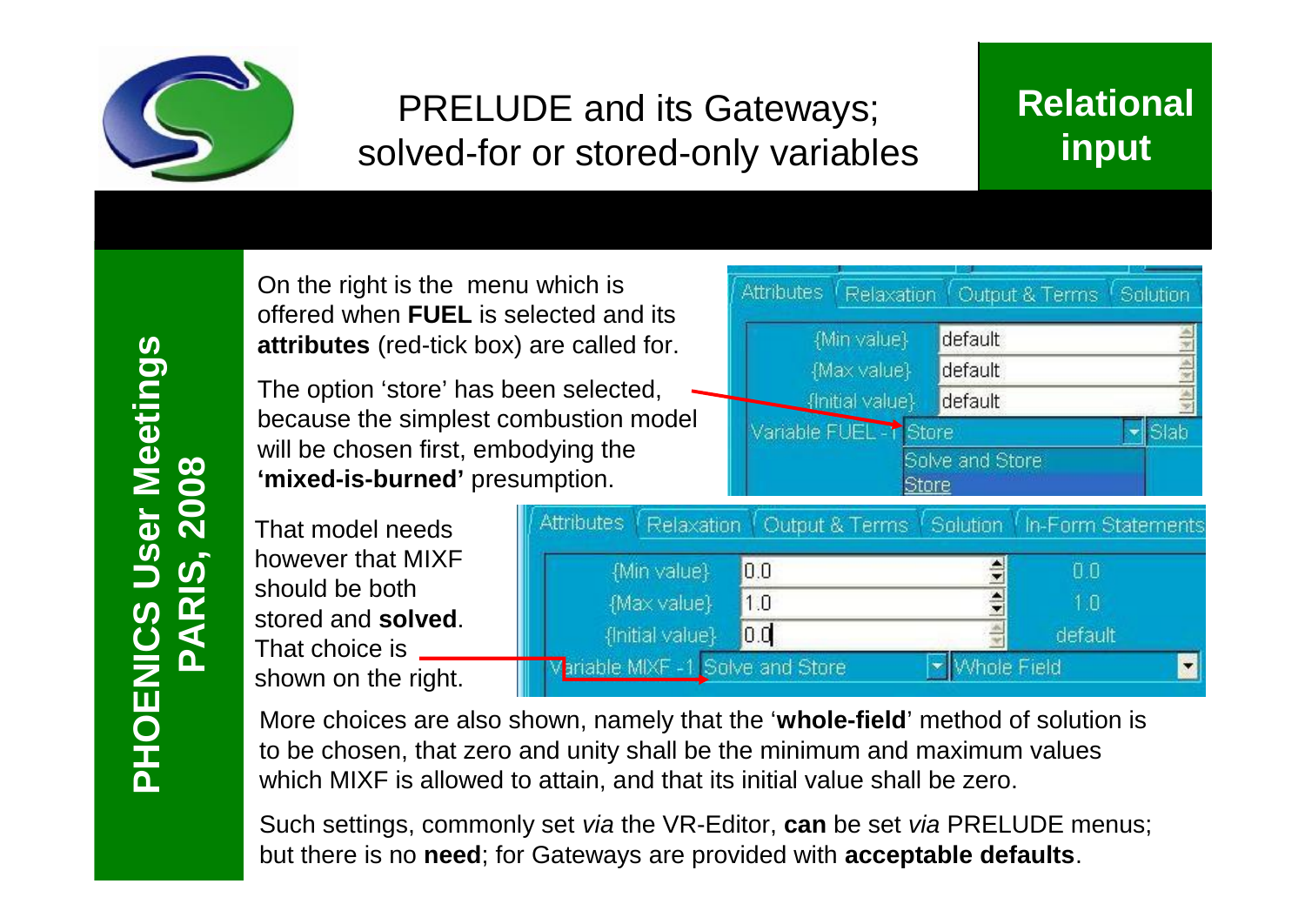

### PRELUDE and its Gateways; the choice of combustion model

**The four combustion models** which it is especially appropriate to introduce are:

**1. Mixed-is-burned**; **adiabatic**.

For this, one **solves** only for **MIXF**, and stores **FUEL, H1** and **TEM1** which can be deduced from it.

#### **2. Reaction-rate-limited; adiabatic**

For this, one solves for **MIXF** and **FUEL** and stores **H1** and **TEM1** which can be deduced from them.

#### **3. Mixed is burned; non-adiabatic.**

For this, one solves for **MIXF** and **TEM1**, and stores **FUEL** and **H1.**

**FUEL** can be deduced from **MIXF;** and so can H1, which must however now be interpreted as the enthalpy which would prevail **if the flow were adiabatic**.

From H1 one can deduce **TEM1\_adiabatic** which it is also useful to store; then the **TEM1** for which one solves has the significance of the **actual temperature minus TEM1\_adiabatic**.

**4. Reaction-rate-limited; non-adiabatic**.

This is like 3, but with **FUEL** also solved for and influencing **H1**.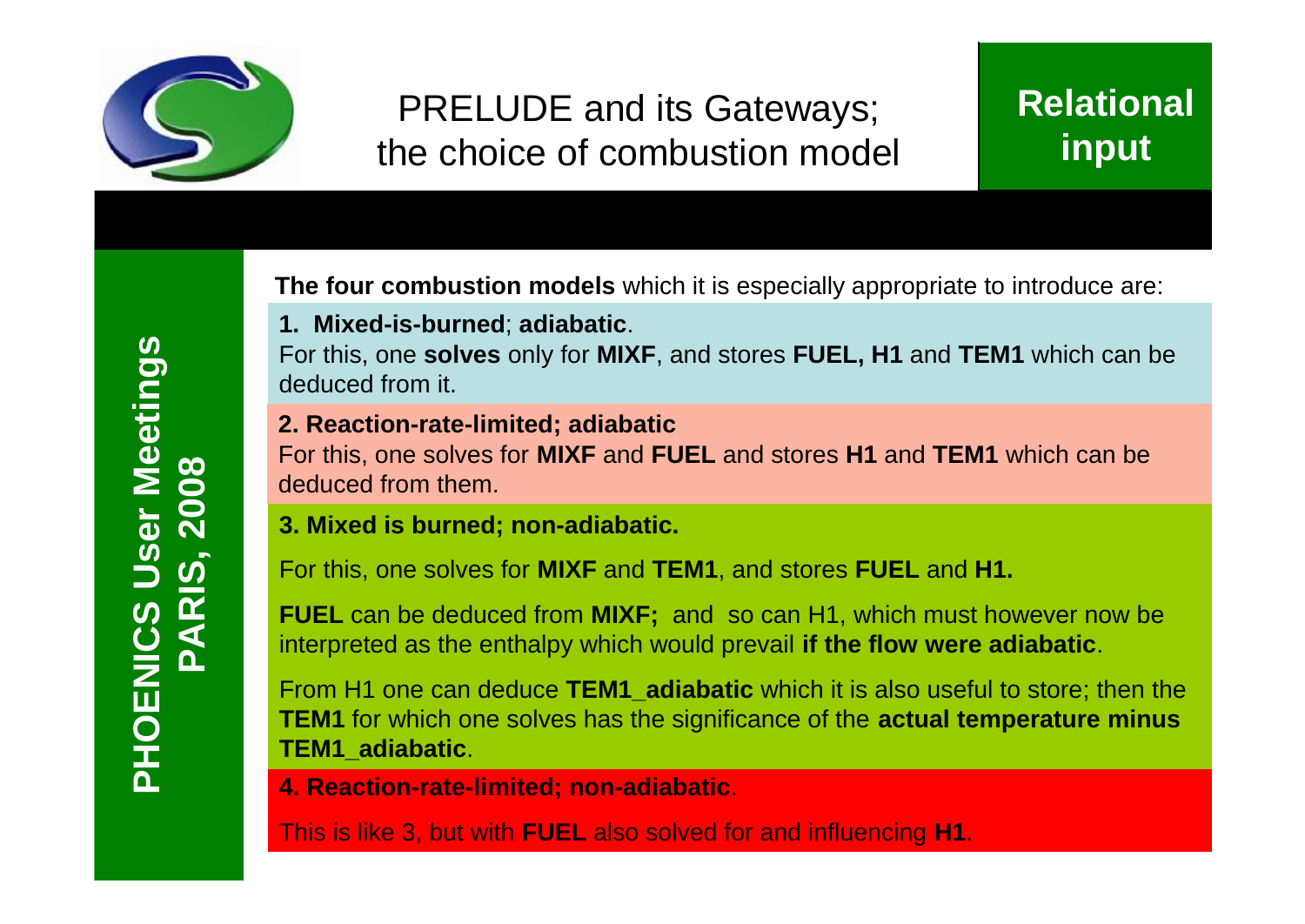

### Relational data-input to PHOENICS: interim remarks

How PRELUDE facilitates the introduction of the various combustion models must be left to **another presentation**.

The **limited aims of this presentation** have been to explain and exemplify that:

• **the ability to enter relational data** is an indispensable requirement for a modern CFD code;

• this is **now provided**, to some extent, by the PHOENICS VR-Editor in **'protected mode'**, which permits the use of all the features (declarations, logic, screen-keyboard interaction, file-handling, *etc)* of the years-old **Advanced PHOENICS Input Language**;

• but **PRELUDE surpasses** that provision by permitting **more-complex relationships** and supplying **as much interactivity as is needed** for each particular 'Gateway'.

### **Nevertheless …**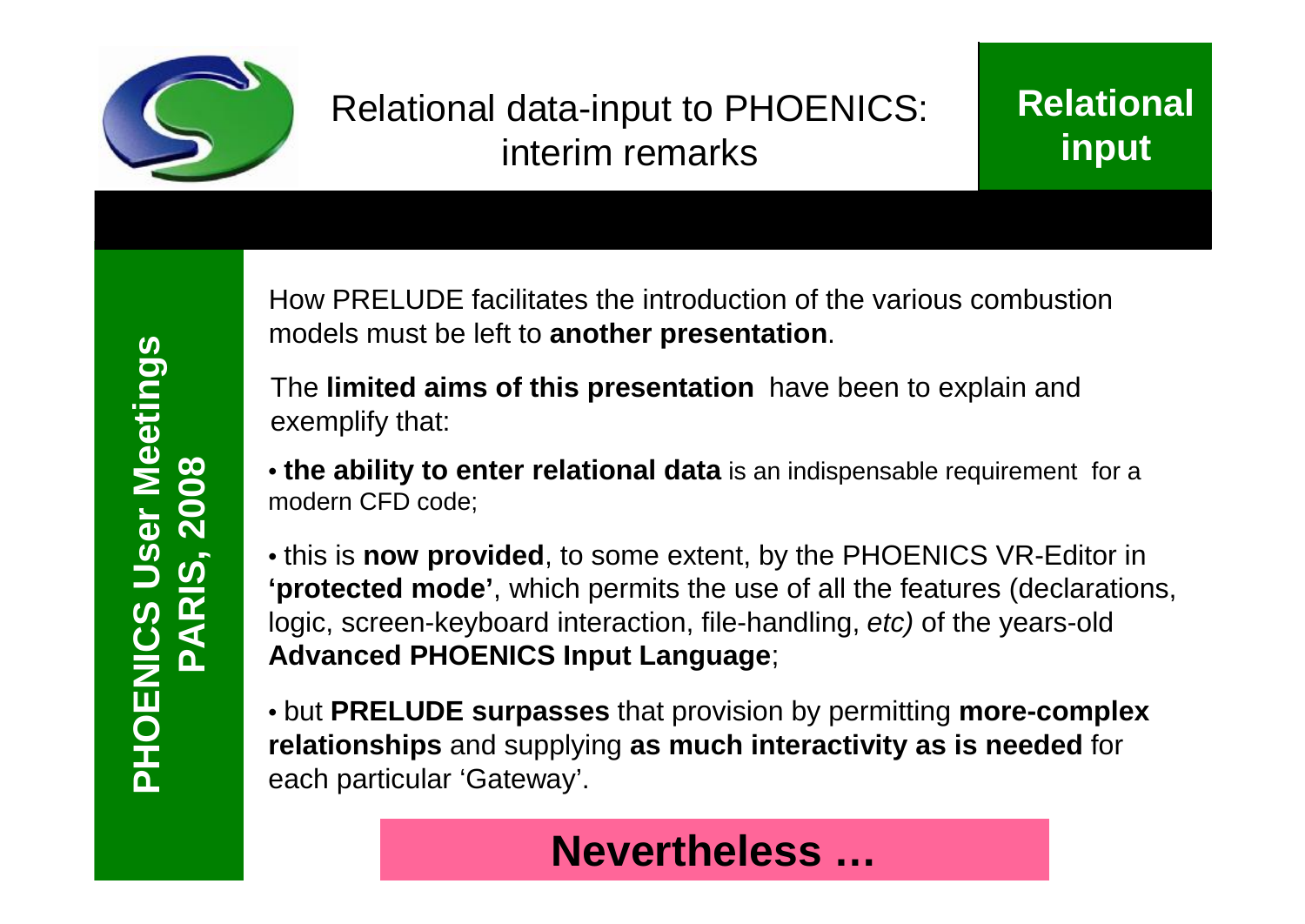

### Relational data-input to PHOENICS: what can be done **without** PRELUDE

### **Relational input**

… lest attention to PRELUDE overshadow what can be done **without** it, a **hydrodynamic example** will be discussed.

This concerns flow past objects in a **wind tunnel**, and how its investigation is facilitated by the VR-Editor in **protected mode**.

Here is an example of what will be shown: two spheres, one behind the other.





This might be an exercise given to **students**, whose attention is to be **focussed** on just those aspects which their **professor** has been lecturing upon.

The focussing feature makes PHOENICS a useful teaching tool.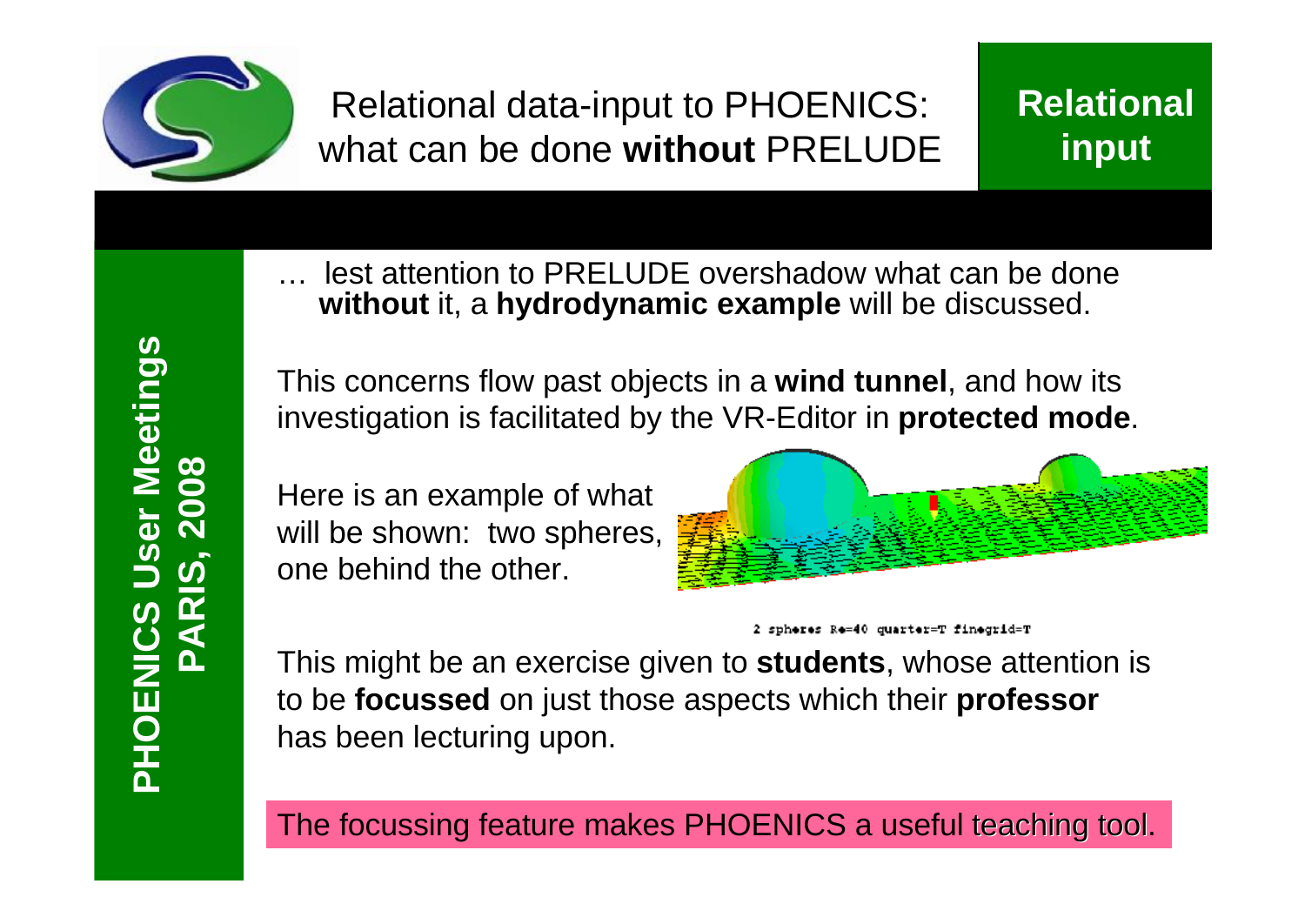

The flow-past-spheres example: Input File Library Case 807

### The Q1 file can be accessed by clicking here. Like all library files, it can be loaded into the VR-Editor; then the users can make **any** desired change of input data.



But students, like most of us, require guidance: **helpful signposts;**

but **not too many** of them!



The PHOENICS Input Language allows **teachers** to provide these.

**PHOENICS specialists** in a company can do the same for their **design-department** colleagues who then, too, can **'do CFD'**.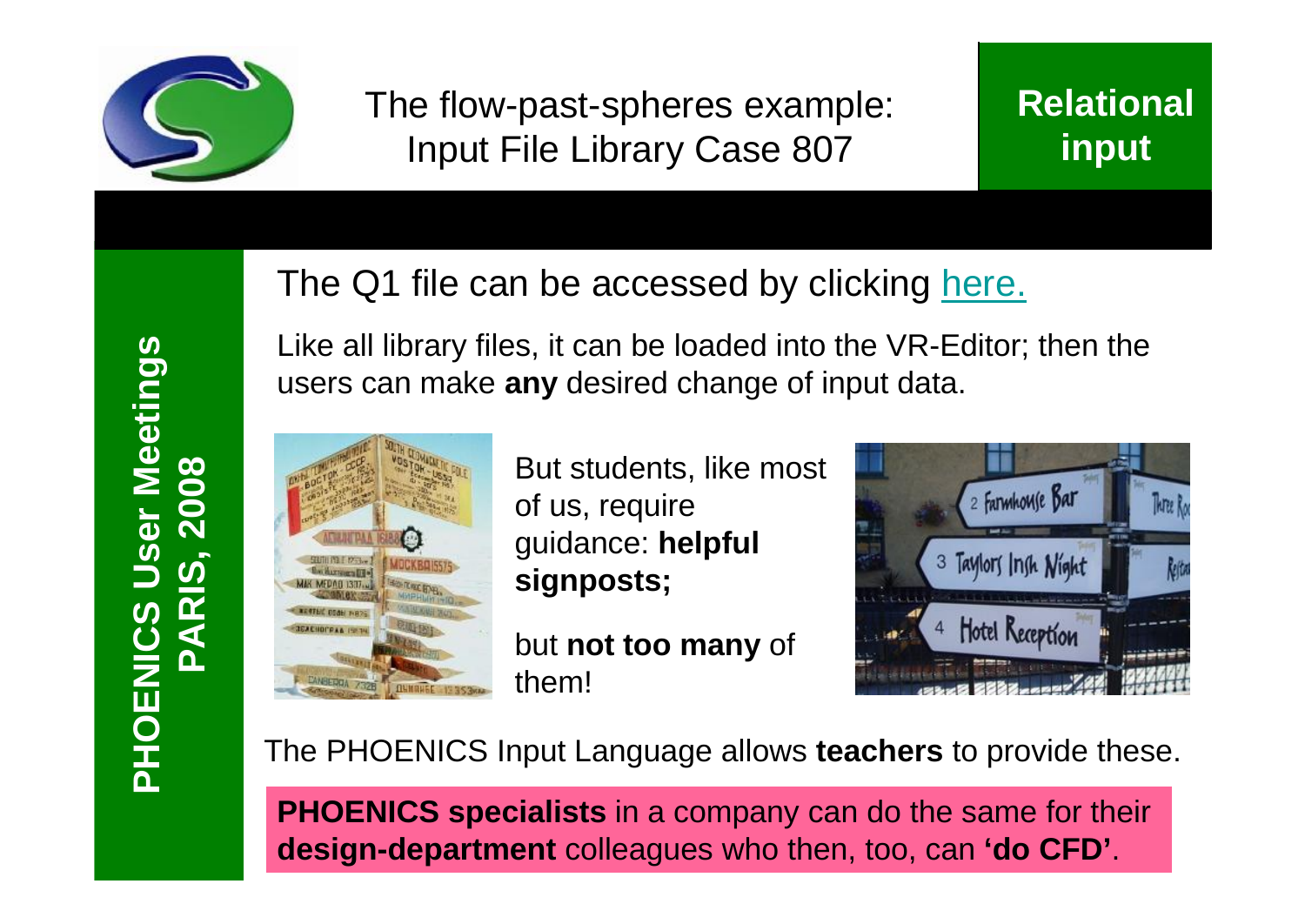

The flow-past-spheres example: Input File Library Case 807 (continued) **Relational input**

In the case 807 Q1 is written: "*Provision is made for:* 

*1. Solving for only one quarter of the domain; this is allowed, by reason of symmetry, and desirable for economy and accuracy.*"

This means choosing between

this '**wholly-inside**' situation or this '**quarter-inside**' one:





2 spheres Re=40 quarter=T finegrid=F

**PHOENICS** allows both (and many more); but the **Q1 author** made **just these two** easily accessible.

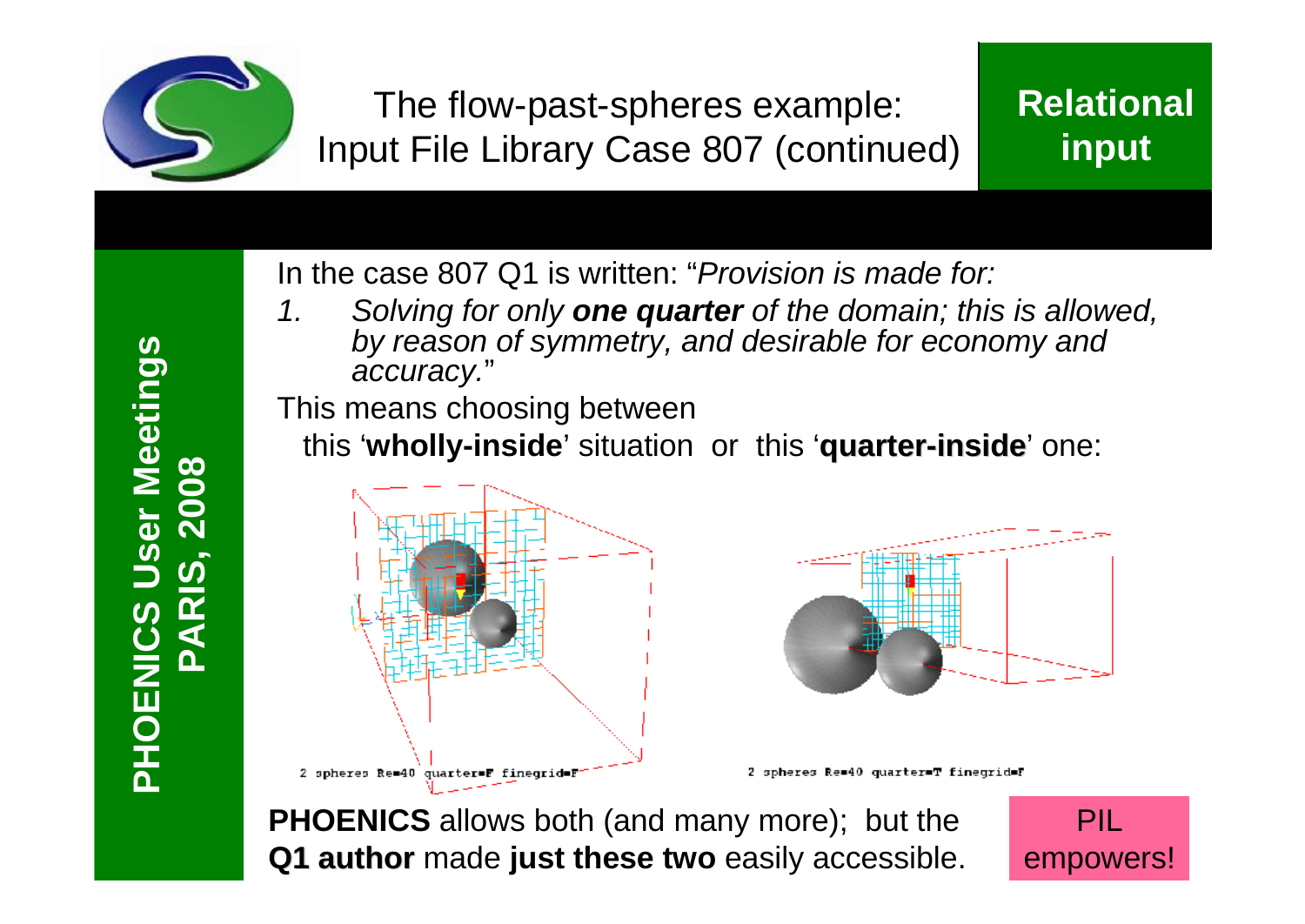

**PHOENIC** <u>(၇</u> **US erMeetin gsPARIS, 2 008**

```
How did the Q1 author do it? By declaring and setting the
variable: 'quarter' (and finegrid and reyno) in the Q1 thus:
 SAVE25BEGIN 
declarations and settings 
boolean(quarter,finegrid) 
real(reyno) 
quarter = t ; finegrid= t ; reyno=40
Then, lower down in the Q1 are to be found:
… ! Set positions and sizes for quarter=f
If(quarter) then
               ! Modify positions and sizes
endif
Reminder: in PIL, t means true, f means false.
```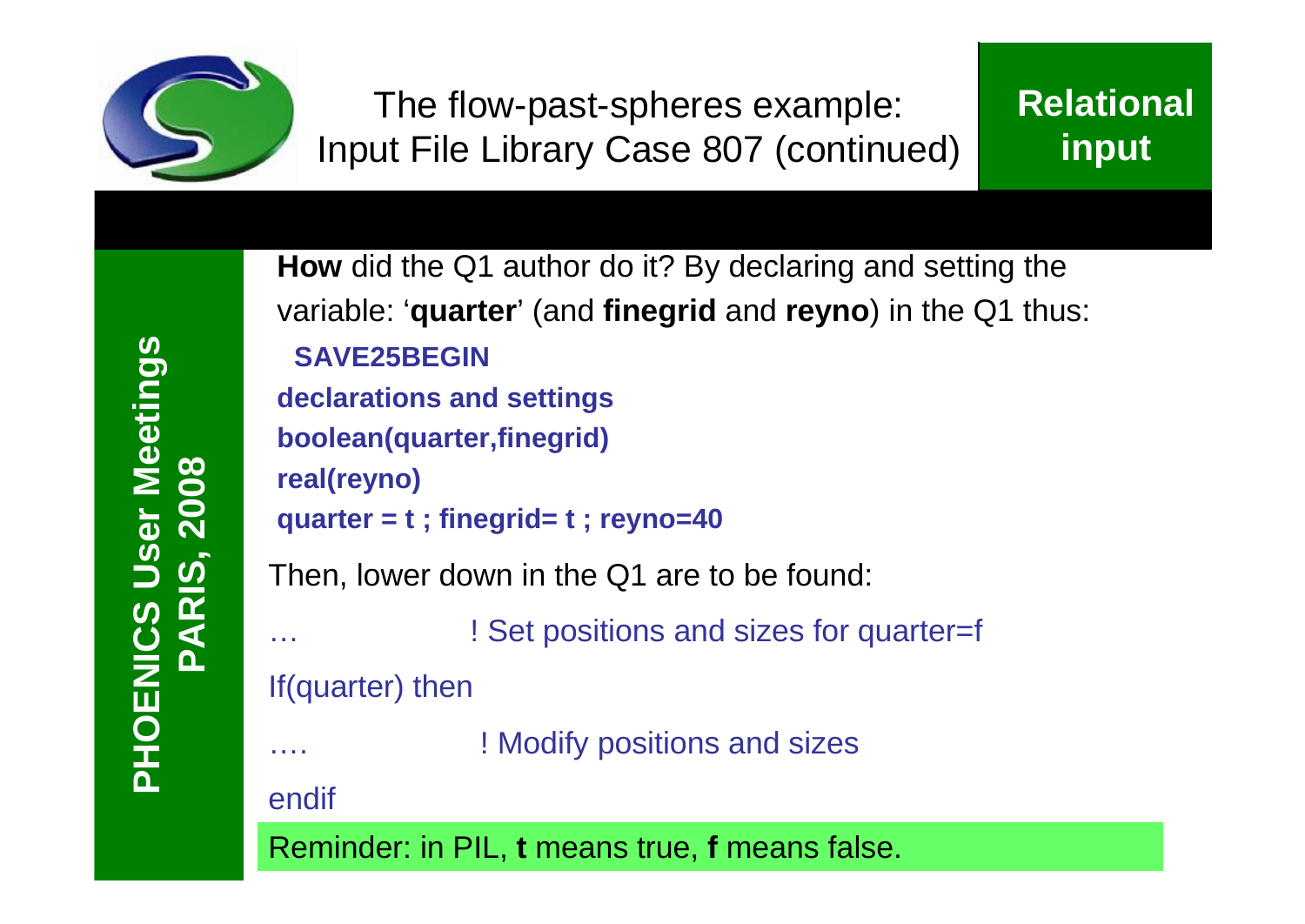

The flow-past-spheres example: Setting positions and sizes

In **unprotected** mode, the editor accepts sizes and positions for each object in a single scenario and records them as **numbers**. That's OK.

In **protected** mode, users can create a **range** of scenarios and can record sizes and positions as **relationships;** which is **much better**.

More **freedom** demands more **thought**: *e.g.* which shall be the **key parameters**? Which the **derived** ones?

The case-807 author chose **diam1**, **diam2** and **gap** as keys, thus:



These can be used as **parameters** in a systematic study of what influences the flow, the drag, the accuracy, *etc*.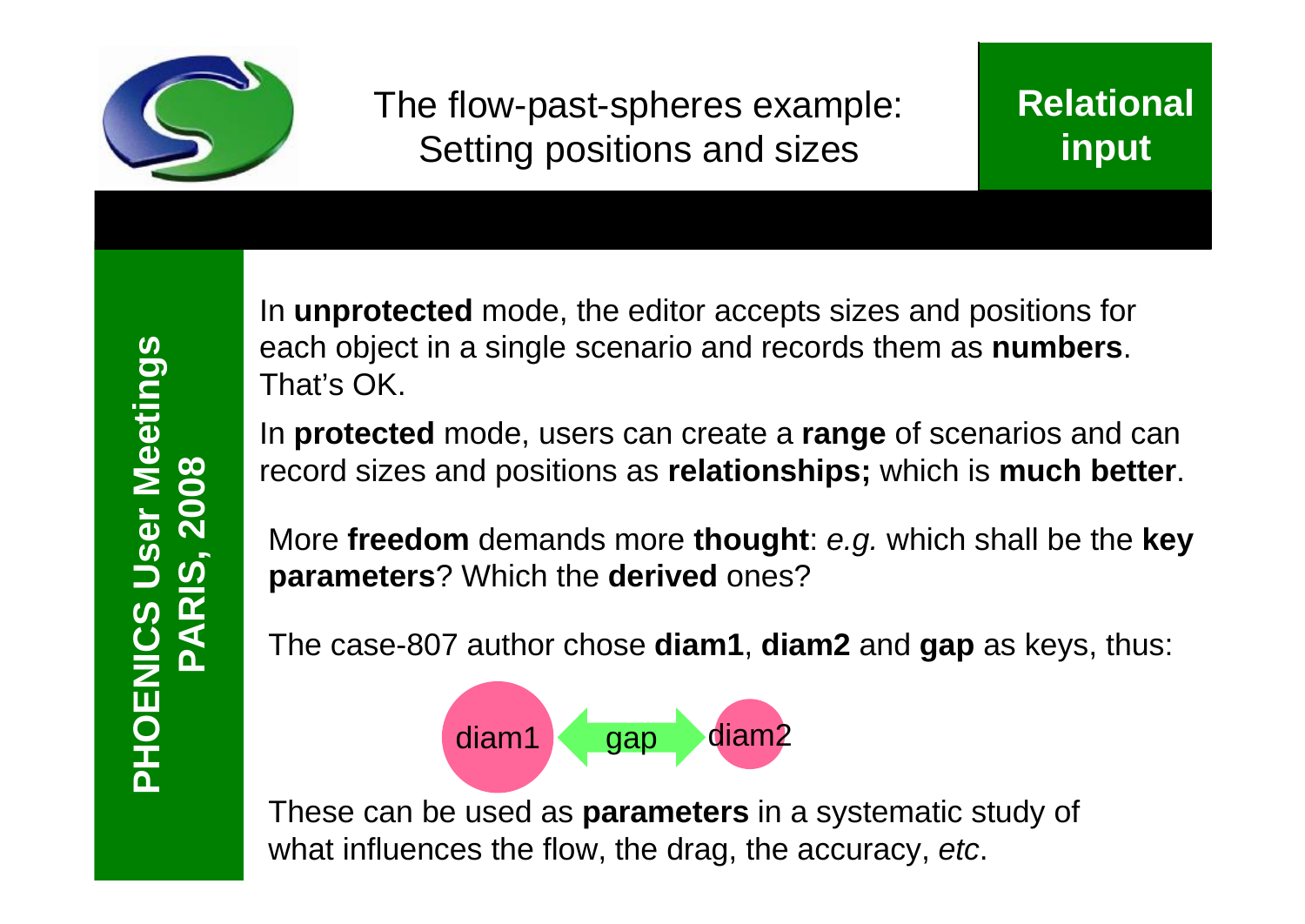

**PHOENIC** <u>(၇</u> **US erMeetin gsPARIS, 2 008**

Here are **some of the lines** which the 807-author wrote in the Q1: **declarations real(diam1,diam2,gap) real(xpos1,ypos1,zpos1,xsiz1,ysiz1,zsiz1,dist) real(xpos2,ypos2,zpos2,xsiz2,ysiz2,zsiz2) real(xposg1,yposg1,zposg1,xsizg1,ysizg1,zsizg1) real(xposg2,yposg2,zposg2,xsizg2,ysizg2,zsizg2) settings diam1=2.0; diam2=1.0; gap=2.44 xulast=2.0\*diam1; yvlast= 2.0\*diam1; zwlast= 5.0\*diam1 xpos1=diam1\*0.5; ypos1=diam1\*0.5; zpos1=1.11\*diam1 xsiz1=diam1; ysiz1=diam1; zsiz1=diam1** *etc*

Tedious and mechanical! but written **once only.**

Thereafter **innumerable** runs result from changing one or more of these numbers. **Systematic studies can begin.**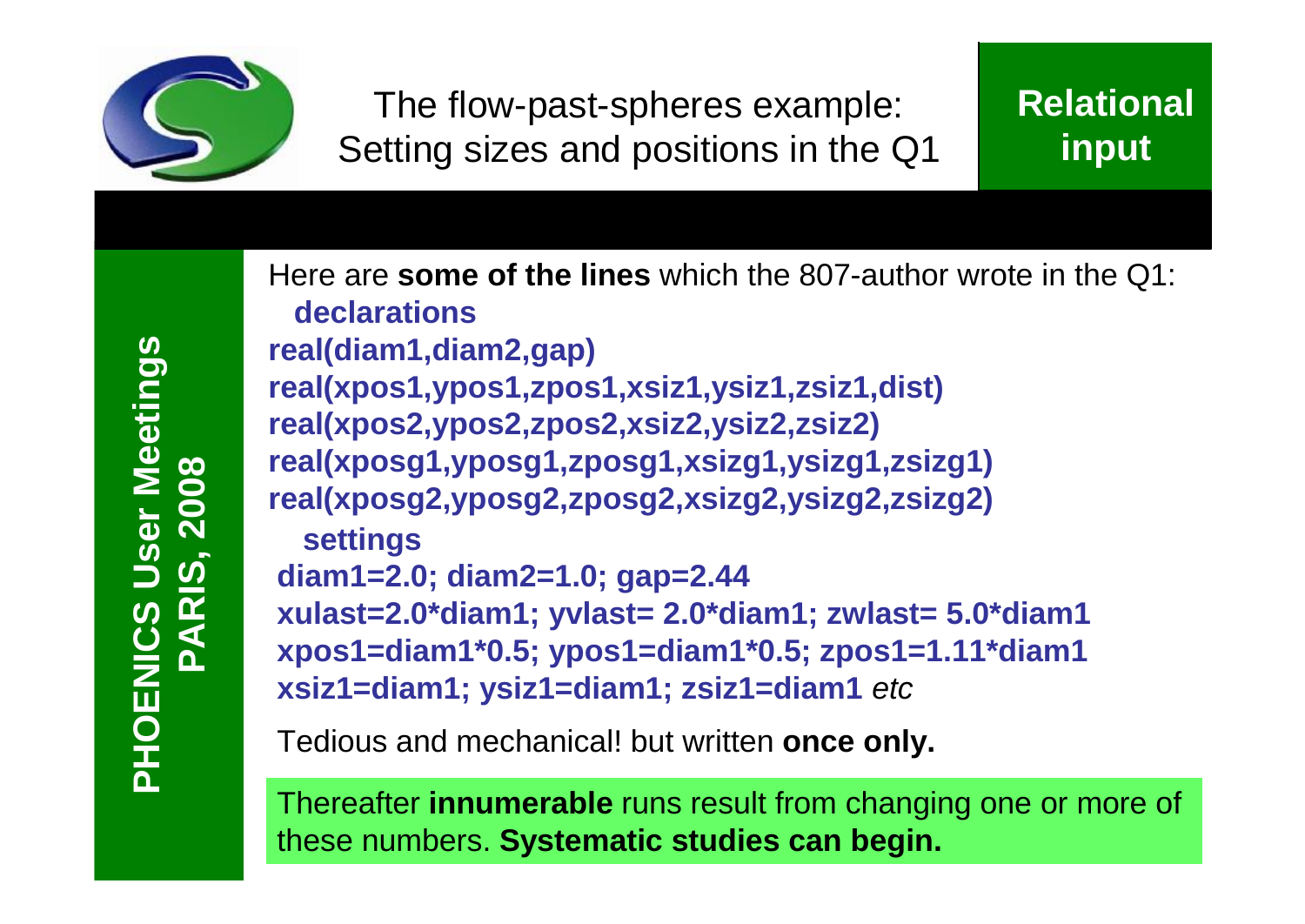

### The flow-past-spheres example: A few results: the effect of 'finegrid=t'

### **Relational input**

**PHOENIC** <u>(၇</u> **US erMeetin gsPARIS, 2 008**

It is interesting to compare the solutions with and without the fine grids. First for the full domain.

The solution without the fine grid is shown here.

Although qualitatively similar, the differences show that the finer grid was indeed needed.



2 spheres Re=40 quarter=F finegrid=F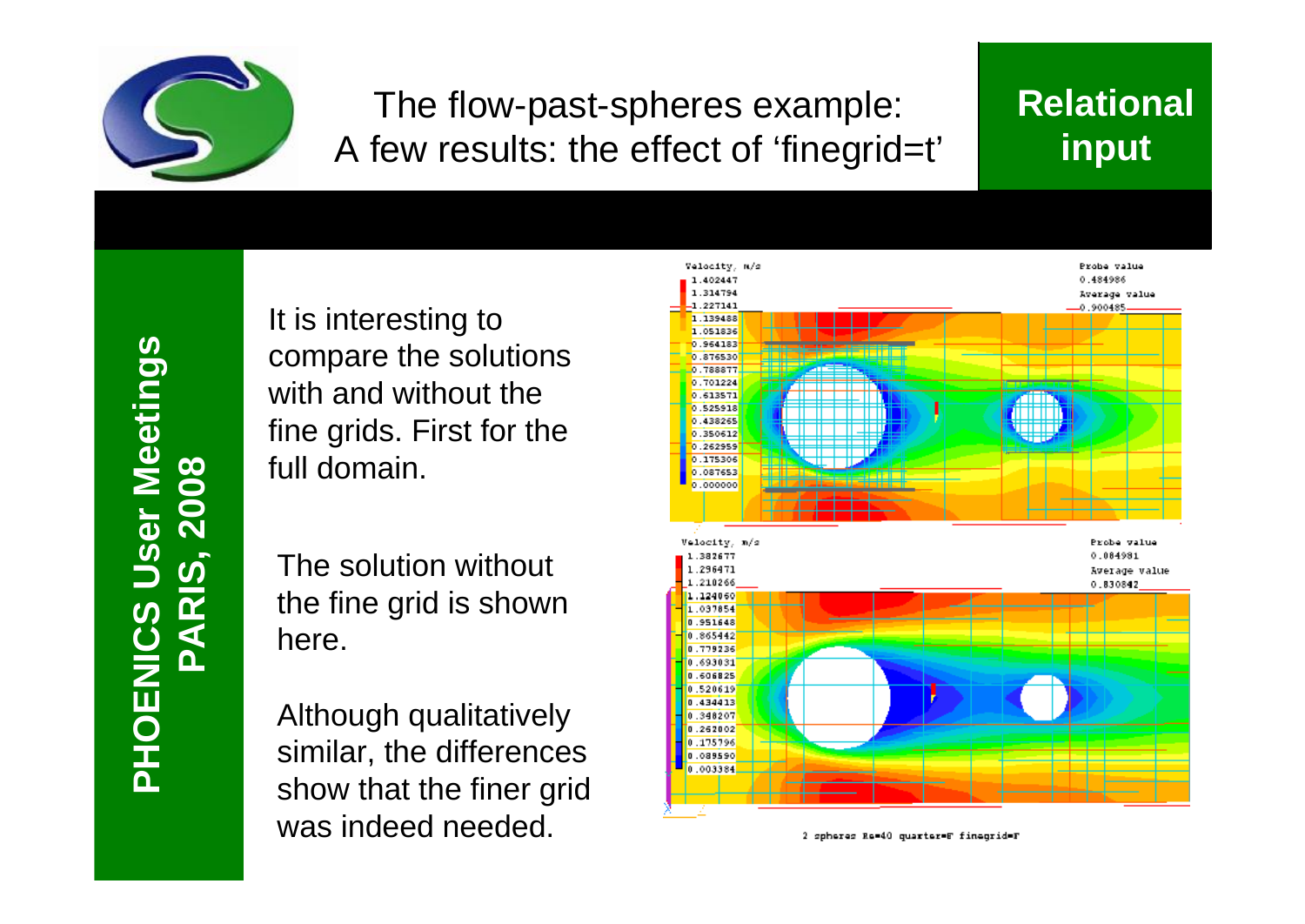

### The flow-past-spheres example: A few results: the effect of 'quarter=t'

### **Relational input**

**PHOENIC** <u>(၇</u> **US erMeetin gsPARIS, 2 008**

And now the same comparison for the quarter domain.

The solution without the fine grid is shown here.

Although the maximum velocities are closer, the contours show at least a display flaw at the base.



2 spheres Re=40 quarter=T finegrid=F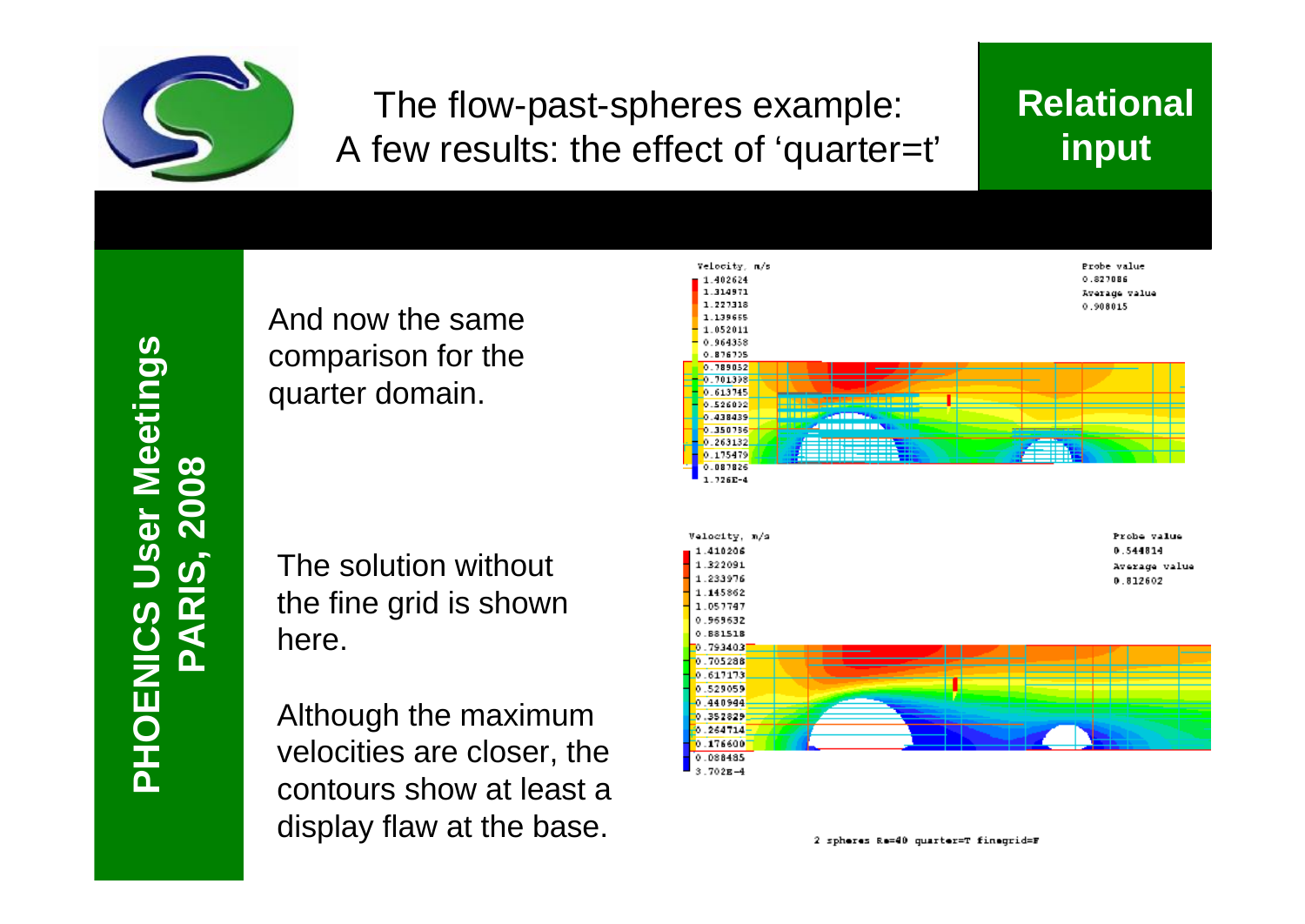

The flow-past-spheres example: A closer look at the solution

In all these computations, the PHOENICS variable  $PARSOL = t$ . This means that the mass- and momentum-conservation equations for the '**cut cells**' at the sphere surface were given special treatment.

#### The **smoothness of contours** there needs to be examined.

The contours of **pressure** are shown here. Their **smoothness** is **very good** despite the fact that the grid cells are not extremely small.

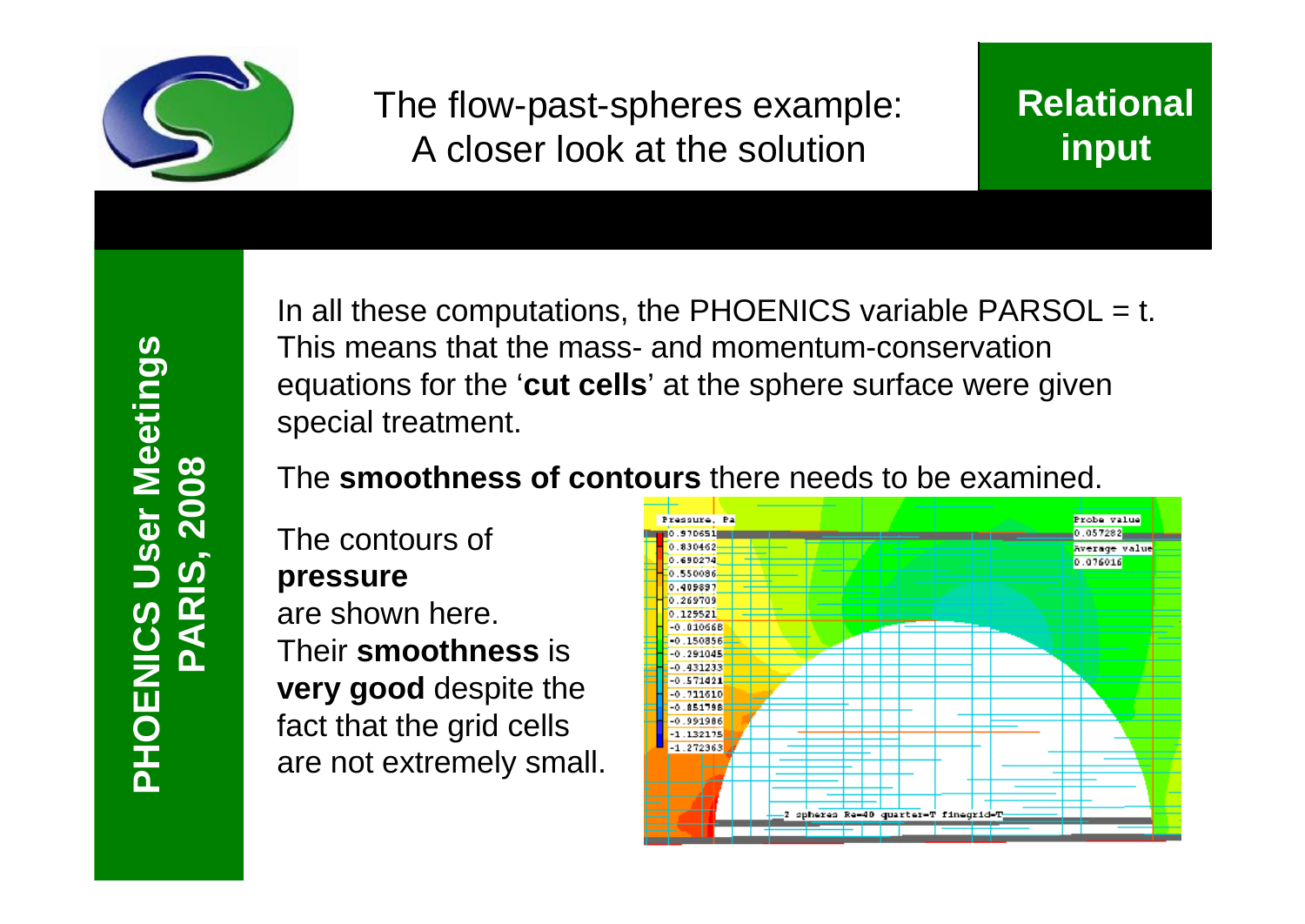

### The flow-past-spheres example: A closer look at the solution

### **Relational input**

The same is true for any of the computed variables. Here are shown contours for :

- stagnation pressure,
- y-direction velocity and
- x-direction velocity.

All are as smooth as can reasonably be desired.

**PARSOL**, because it completely **obviates the tiresome grid-generation**  problems which beset other codes, is regarded by users of PHOENICS as one of its best features

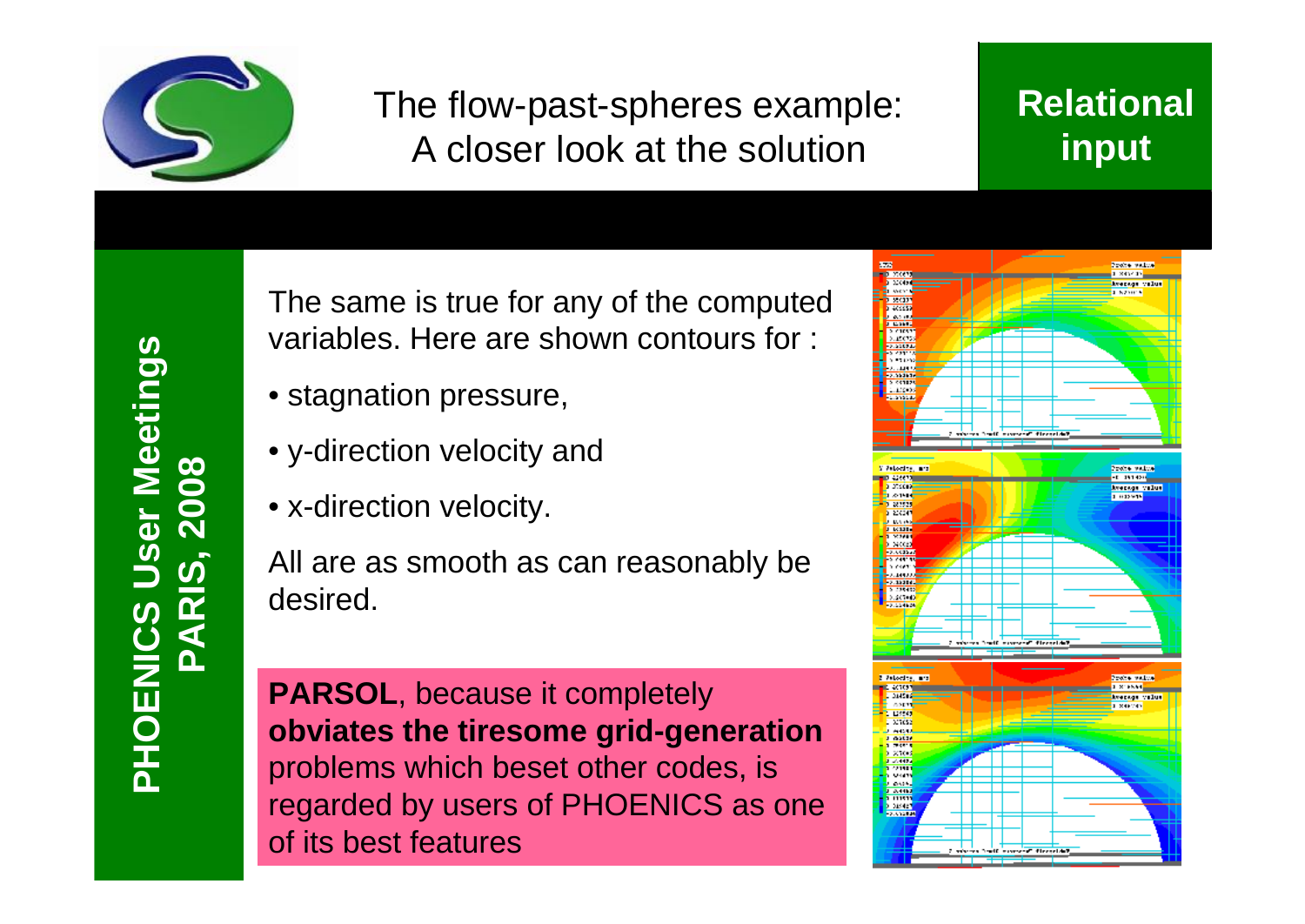

This simple study would have been difficult **without** use of the parameterised Q1, now permitted by the **protected mode.**

Users' labour can be still further reduced by using the PHOENICS **'multi-run'** capability (*i.e.* RUN(1, **any number**)), by introducing into the Q1 such sequences as:

**if(irun.eq.1) then quarter = t finegrid=f endif if(irun.eq.2) then quarter = t finegrid=t Endif**

In this way, PHOENICS can be set to work for a **complete weekend**, and to present comprehensive results on Monday morning. Reynolds number, diameter ratio, gridrefinement factors, iteration numbers and other influences can be varied **run-by-run. Interactive use** of the VR Editor is OK for making **single runs**, but…

**research requires parameterised Q1s.**

*etcetera*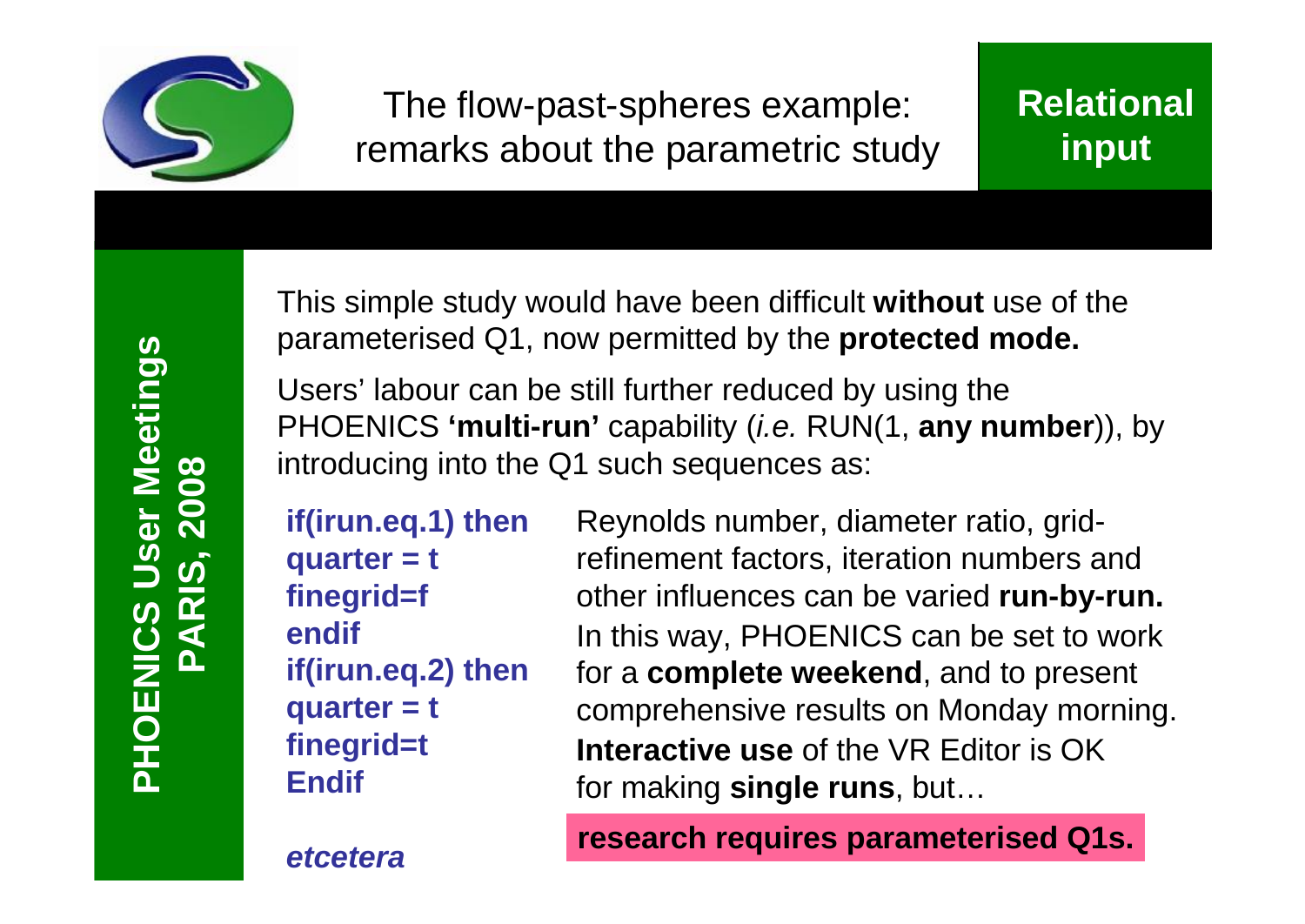

Relational data-input to PHOENICS; concluding remarks

In 2008, significant advances have been made in the ability of PHOENICS to accept **relations** rather than single settings as input. Two developments have effected this:

- 1. The **protected mode** of satellite operation, and
- 2. The pre-pre-processor PRELUDE.

Their advantage is similar in nature to that of the Excel spread-sheet over the hand-calculator.

Teachers can use the facility to focus the attention of their students.

Parameterised Q1s can be used by those without time or patience to learn to interact with the VR-Editor.

Research-minded users of PHOENICS can now proceed faster.

# **The end**